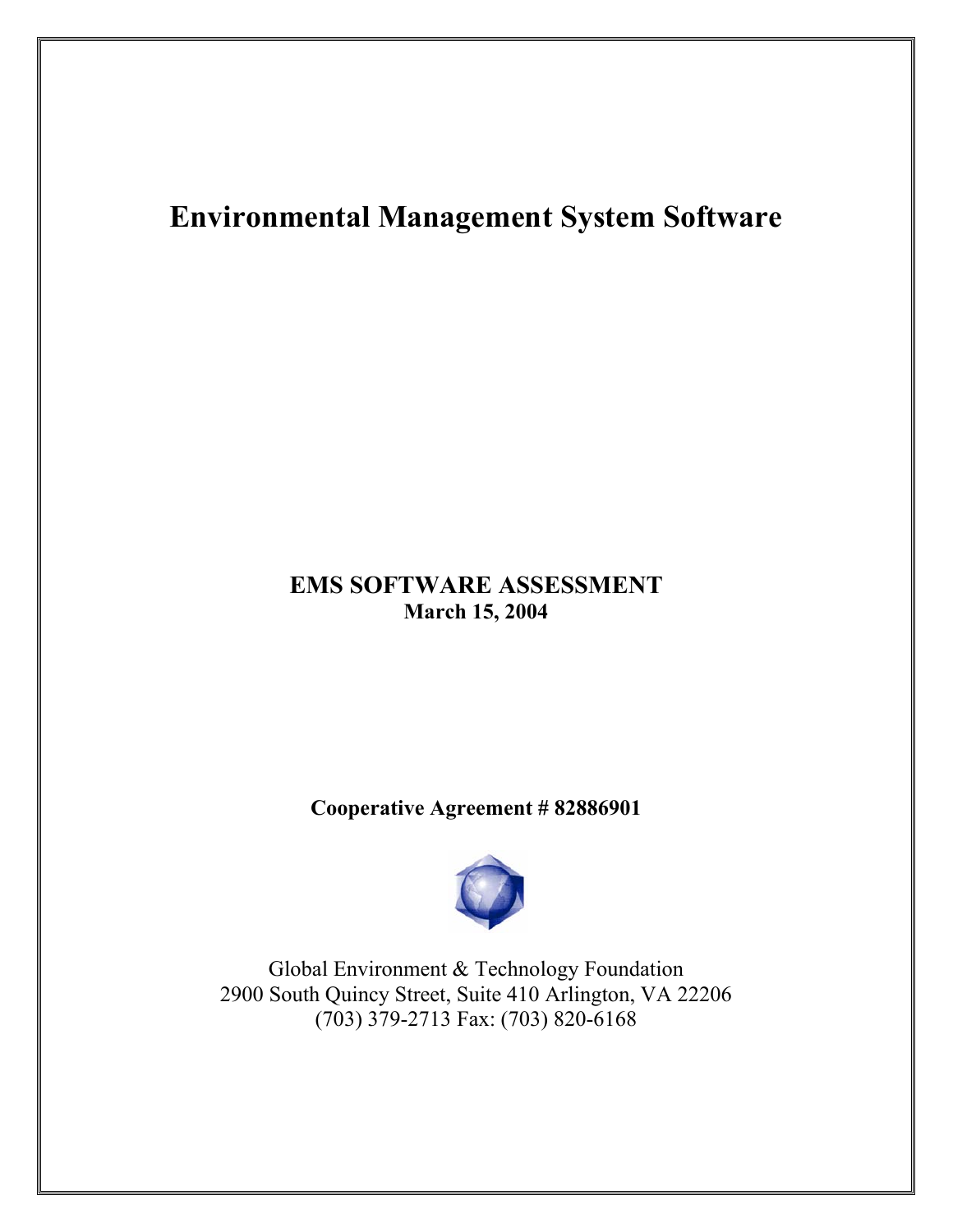### **EMS SOFTWARE COMPARISON**

As part of the U.S. Environmental Protection Agency (U.S. EPA) and American Association of Port Authorities (AAPA) supported Ports Environmental Management System (EMS) Assistance Project, GETF conducted a neutral analysis of "off the shelf" software products specifically designed to support an organization's development, implementation, and subsequent management of its EMS. The assessment focused primarily on managing environmental issues; however, the analysis also considered the software's capability for integrating quality, environment, security, and safety and health into a single management system approach. An integrated management system approach may be very well suited to the complex, overlapping issues and pressures faced by Ports. While the assessment was conducted specifically with Ports in mind, the assessment may be useful to other public sector businesses and organizations considering the use of software to support their EMS. GETF was specifically selected to conduct this software assessment due to its unique synergy of in-house skills and expertise in both EMS development and technical assistance, and its knowledge of leading information technology applications.

EMS implementers are seeking tools that allow them to efficiently manage EMS implementation and maintenance tasks, such as project scheduling and management, training and training records, documentation management, and internal auditing and corrective/preventative actions. EMS software packages can offer the following key implementation management and EMS maintenance tools:

- Better communication between environmental and project staff at multiple installations
- Easy access to routine environmental and EMS documents and records
- Access to regulations and other requirements; enhanced management of permits, reporting, and compliance
- Database query, reporting, and updating
- Document repositories
- Enhanced project management
- E-mail based notification systems with escalation functions
- Calendar and EMS milestone and progress functions
- EMS report generation tools
- Information access security controls

### **Assessment Approach**

The software assessment entailed collecting factual information via interviews, product demos, message exchanges, and web research on sixteen EMS-focused software products currently available. The products were identified through working knowledge and past experience, colleague referrals, and general research. Each of the identified products were assessed against specific criteria (see evaluation criteria descriptions below) as deemed critical to implementing a viable computer-based management system. Example criteria included: ISO compliance, platform dependencies/adaptability, email notification capability, template provision, licensing requirements, access controls/security features, training, product support, and price. The products were also assessed for manageability of fundamental EMS elements, including: document control features, procedure writing, sample documentation database, environmental aspect and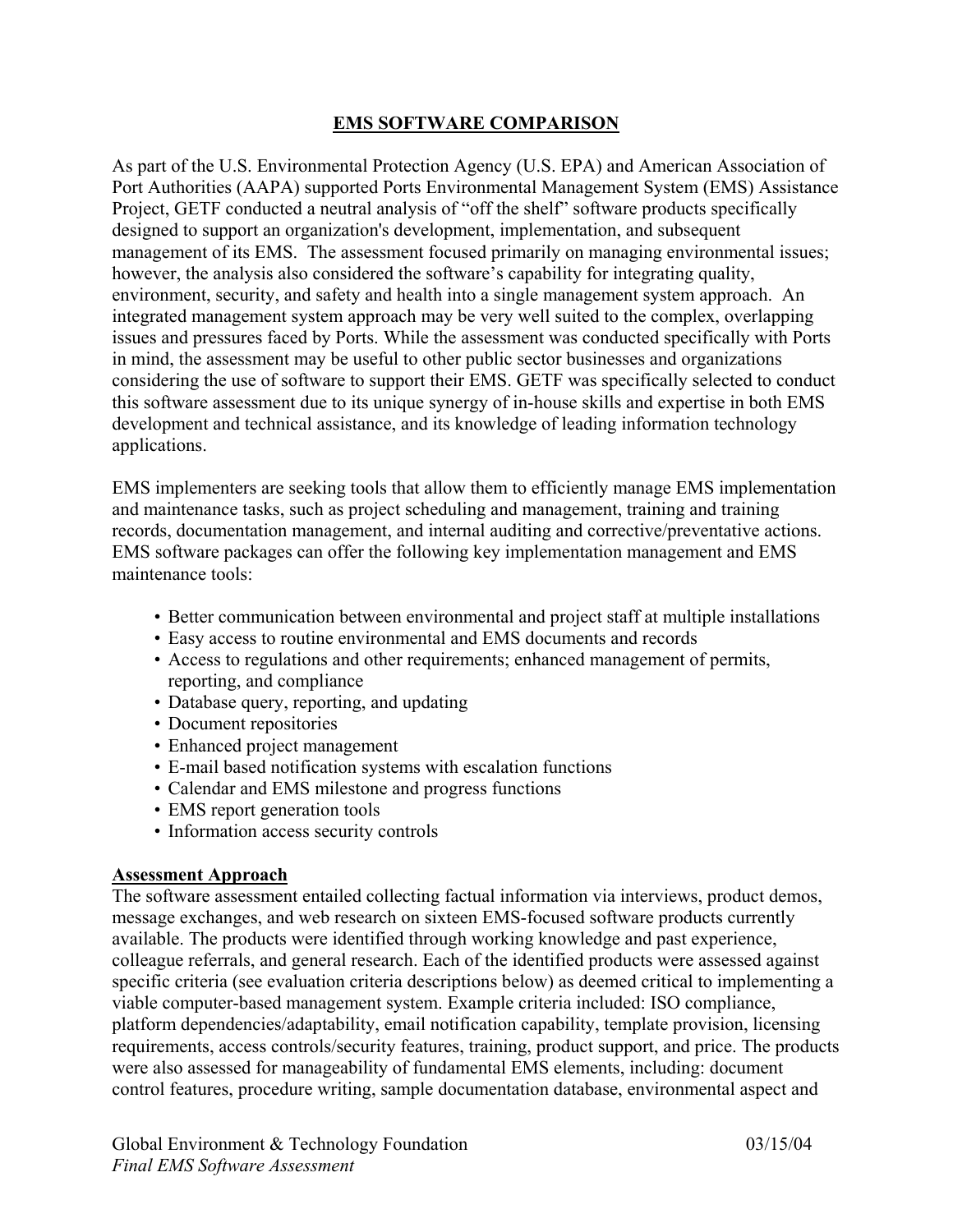risk assessment, tracking regulatory compliance, record management, corrective and preventative action, and auditing. Potential users should subsequently ensure a selected product is compatible with the organization's existing IT infrastructure prior to purchasing an EMS software system.

GETF utilized every effort to maintain a neutral disposition and to provide factual information as gathered through product marketing materials, product vendor interviews, and web-based demos. GETF did not have the ability, due to time and logistics, to demo each individual product. Based upon the information collected, GETF subjectively divided the software products into two tiers based on capabilities and specific relevance to the Port EMS Assistance Project. The following is a breakdown of the software products by tier (products are listed alphabetically):

## **Tier 1**

Amadeus Environment Expert eQRP Entropy International Envoy GreenWare ISO 14000 Implementation Software GreenWare ISO 14000 Software Suite IBS America QSI System for Environmental Management Integrum ISOft 14000 Intelex ISOsoft 14001 Prism Equation ZMH² EMS-EZ (Graduate research project, included due to potential leveragability)

## **Tier 2**

Dakota Auditor EMS EMAServer Module ISO 14001 WES Gage EMSTutor - ISO 14001 Expert System IsoTop GP ISO 14001 TimeSaver Software ISYS International ISO 14001 Expert-Ease Oxegen - Oxegen EMS Solution Foundry EMSolution Web

### **Evaluation Criteria Descriptions**

### **Software Functionality**

**Documentation Templates:** Software includes sample document templates (i.e., procedures, policies, manual, etc.) that can be used in the development of an organization's relevant EMS-related documents and/or easily customized to fit the needs of an organization.

**Document Creation/Integration:** The degree of product flexibility for creating and/or integrating relevant EMS documents into the management system varies greatly. This element is commonly a "sticking point" with products being too prescriptive with regards to document format. Some products are based upon readymade documents/procedures that drive the overall system allowing minimal flexibility on the part of the user, whereby other products allow a high degree of flexibility with the user able to choose between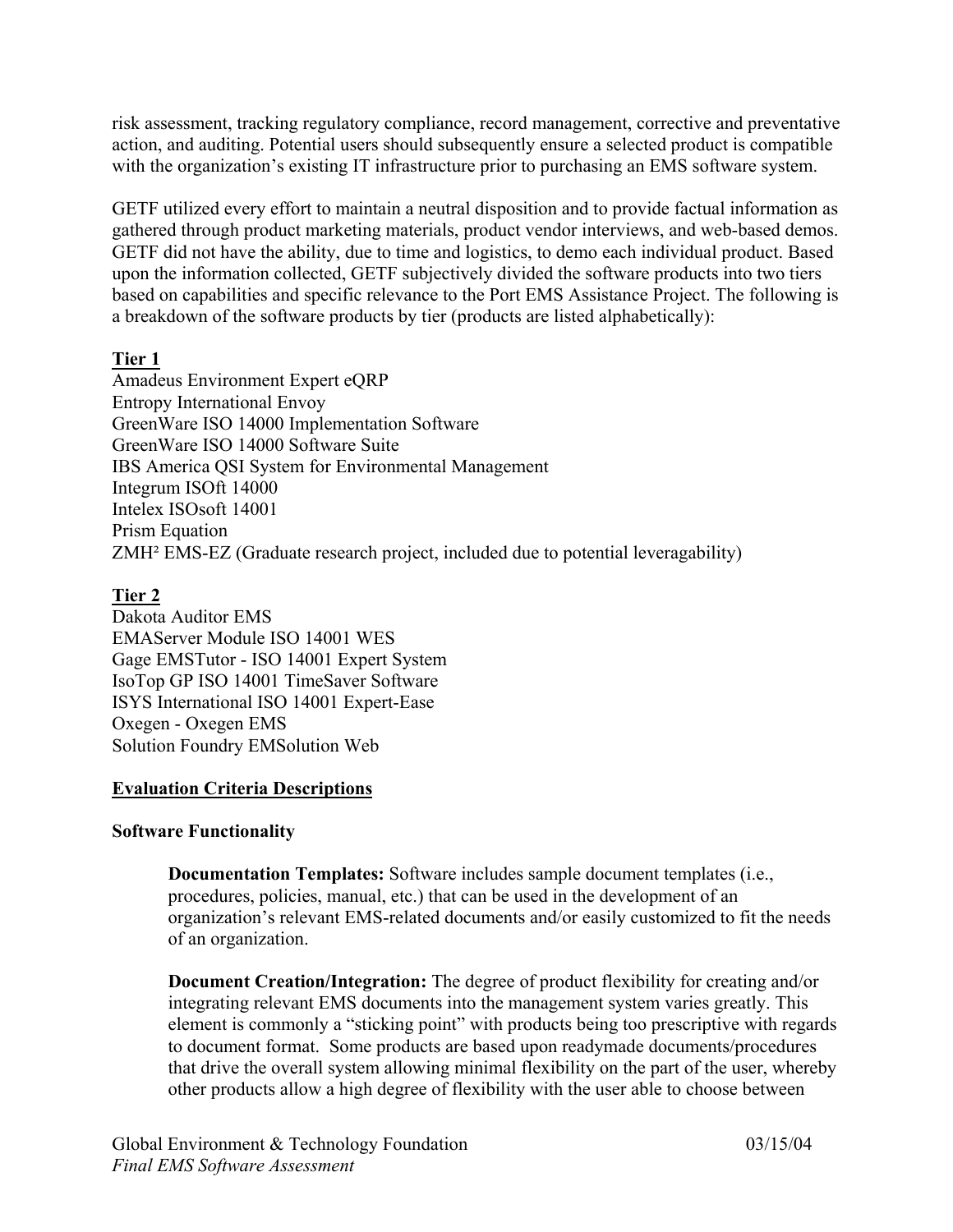provided templates, creating documents from scratch, and/or incorporating existing external documents from varying application programs (e.g., Microsoft Word, PDF, etc...).

**Document Control/Review Functions:** Software includes a document management function, with the ability to track controlled documents, provide a review process, and archive documents. Documents are linked in some format to other relevant components of the EMS (i.e. activities, tasks, responsibilities, training, etc…).

**Document Archive/Library:** EMS documentation is maintained to accommodate adequate record control and all records and documents are indexed and easily locatable. Many providers offer a library type structure, similar to Microsoft Windows Explorer, with documents linked to relevant activities within the EMS.

**Data Compilation and Report Preparation:** Software has tools to provide environmental analysis in summaries and graphical reports to determine trends, etc…

**Calendar Management:** Software has a viewable calendar function to track upcoming EMS implementation and management tasks and deliverables. Products also may have the capability to integrate email notifications/reminders.

**Milestone/Task Management and Tracking:** Software includes a management tool that produces automatic reminders/notification to individuals and/or groups, such as reminders of projects, tasks, and permit requirements. This function may be linked to calendar management tools.

**Regulatory Compliance Management:** Compliance management tools to assist with the tracking and compliance of legal and other requirements, including permit deadline reminders, regulatory updates, roles and responsibilities, etc…

**Gap Analysis Tool:** Software includes a tool that allows an organization to assess their EMS against the ISO 14001 requirements either at the beginning of EMS implementation activities and/or at a specific time of their choosing (e.g., prior to an audit).

**Aspect/Impact Analysis Tools:** Software has an environmental aspect analysis tool to identify, rank, and prioritize a user organization's most significant environmental impacts.

**Audit Component/Tools:** Software includes information relative to audit requirements and procedures enabling internal and/or external auditors to verify and document whether the organization's EMS is in conformance with the audit criteria set out in ISO 14010 and 14011. This component may include a comprehensive set of audit procedures, tests, checklists and sample questions, as well as requisite audit documentation and reporting abilities.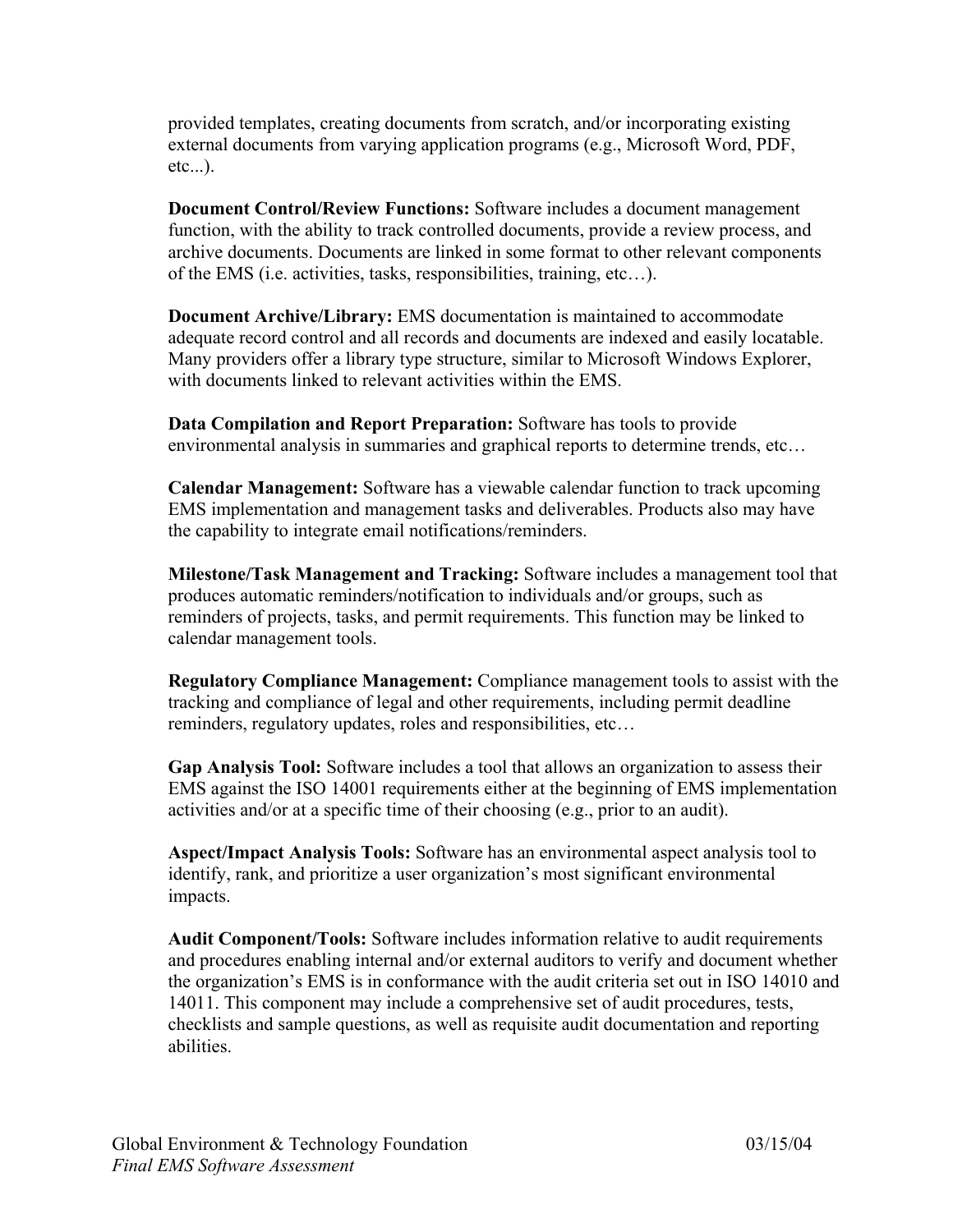**Training Management:** Software has tools to manage training requirements and training records relevant to environmental management.

**Context-specific ISO 14001 Text:** Includes ISO 14001 Standard language and direct references to the relevant elements.

#### **Public Entity Clients**

**Public Entity Clients:** Software caters to public entities specifically or as a significant portion of their client base. Public entities have been identified that utilize the software.

#### **Integrated System Capability**

**Integrated System Capability:** Software is designed for integration with other systems, such as quality management, safety and health, etc…

#### **System Architecture**

**Client Server Solution / Stand-alone PC Version:** Software is installed directly on the user's hard-drive and/or hosted internally and purchased through individual licenses.

**Web-enabled/Hosted by Provider (ASP):** Software can be accessed via web browser, hosted by the software vendor, and does not require software to be installed on individual user's desktops. In addition, web-enabled software is Internet and Intranet capable and platform independent. Software can be linked to other applications and websites to provide up-to-date information.

**Database:** The software's back-end database and query platform (e.g., Microsoft SQL, Oracle, etc…).

**Client Operating System:** The different operating systems the software supports (e.g., Windows 98/ME/XP, MS Office, Internet Explorer 5.0 or higher, etc…).

**Security Features/Multi-level Access:** The software allows for multiple levels of user access, limited by defined roles and responsibilities. The access is determined by an individual user's log-in information. This feature serves two purposes: 1) provides security through limiting access to important information and documents; and 2) simplifies the system by only providing access to information and features (i.e., clears the clutter) necessary to the individual/group user.

#### **Product Cost**

**Single Desktop License:** The software's available cost and options on licensing of their product.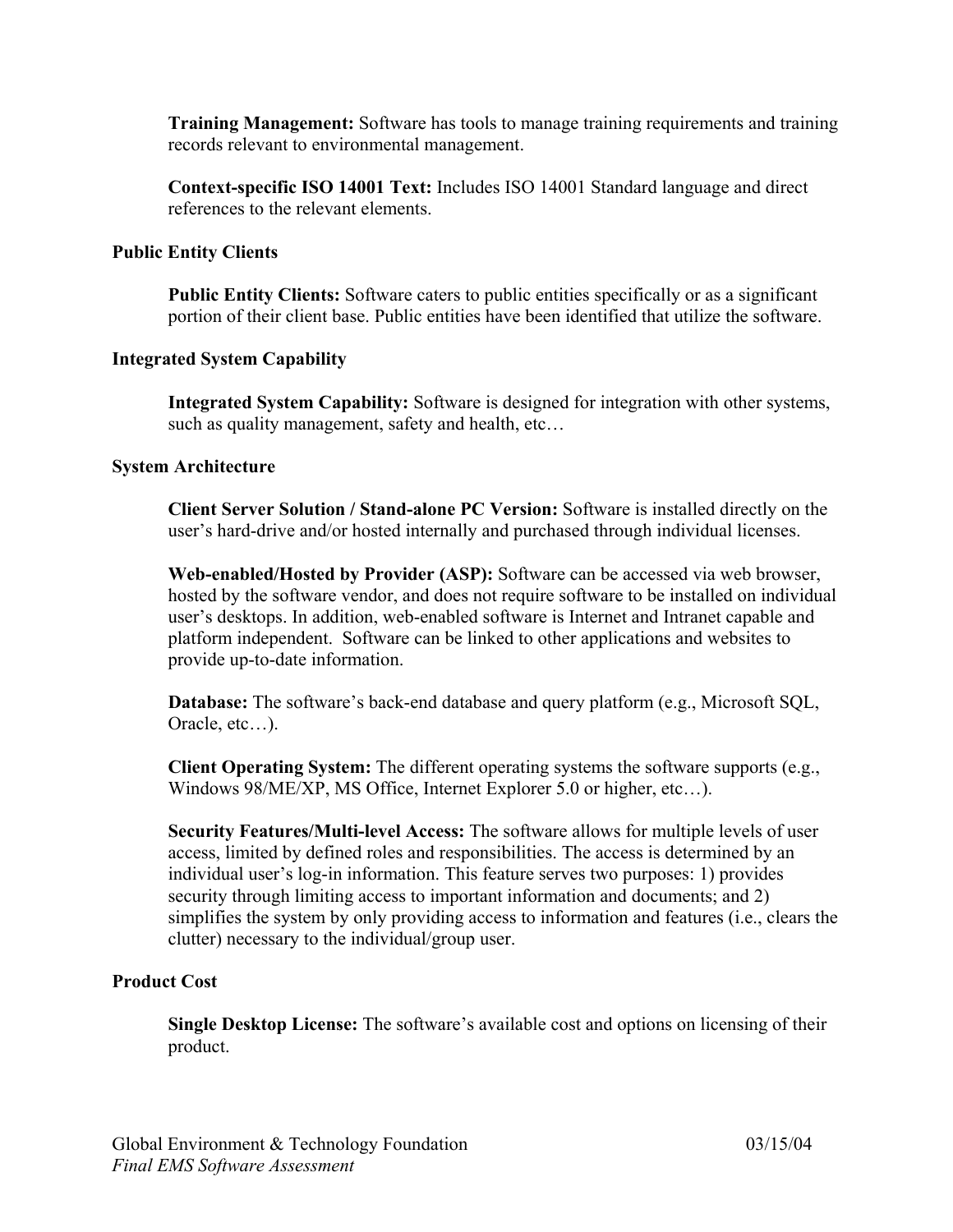**Training:** Software includes access to training, either included within the software package or available through a classroom structure. Additional costs are denoted.

**Product Support:** Technical assistance/product support offered by the software provider as part of the purchase price. Additional costs (i.e., annual support fees) and description denoted. Often this aspect is negotiated and customized at time of purchase.

### **Unique Software Needs and Characteristics of Public Sectors**

Historically, EMS software tools have targeted private sector organizations and corporations; however, several providers have recently focused significant attention on the growing pool of public entity EMS implementers. Due to the initial focus of product development on the private sector, many of the existing products do not meet public sector-specific needs and organizational characteristics (i.e., technological capabilities, scalability to small organizations, operational sectors such as wastewater, etc...). Although an organization's approach to EMS implementation may be similar (i.e., plan-do-check-act, 17 elements of the ISO 14001 Standard, etc...), there are fundamental, organizational differences between public and private sector entities. EMS implementation experience has revealed that the needs, level of requisite support, and capabilities of private versus public sector EMS implementers can vary considerably.

Research and feedback has shown that many existing products, originally created for use in the private sector, are too prescriptive in regards to the structure and implementation of an EMS for use by many public entities. Many of these products are driven by the immediate goal of "achieving ISO certification" as quickly as possible, not a goal necessarily held by public entities. Therefore, many products offer a "cookie-cutter" type approach that strives for turn-key implementation of an EMS. In addition, for an EMS to be successful in driving effective environmental management for public organizations, documents, procedures, policies, and the like must be adaptable to different educational levels and technical capabilities and specific for the site and operational sector (e.g., fleet maintenance) in question. While initially the prescriptive nature of some software is comforting and supportive, overcoming inflexibility in later stages of EMS development and implementation is often extremely time consuming, labor intensive, and counter-productive.

It should also be noted that many public entities implementing EMSs have found that a lot of EMS software packages include many more functions and capabilities than are actually utilized or necessary in practice. The needs of a particular organization can differ widely depending upon organizational size, internal capabilities and resources, and approach to EMS. The central component of a software tool for EMS implementation and maintenance is its ability to control and manage documentation and records. For many organizations this is the sole driver for purchasing an EMS software product, resulting in the organization only utilizing a portion of the software's overall capabilities. In fact, some organizations have realized that all they need is a tool to help manage the documentation and have either developed this in house or hired an external consultant to do so. Therefore, one alternative to consider, dependent upon an organization's specific needs, is to develop or purchase an EMS document management tool.

To our knowledge, the commercial market for such focused products is currently limited with most developed for internal purposes only. GETF was able to demo one such product during this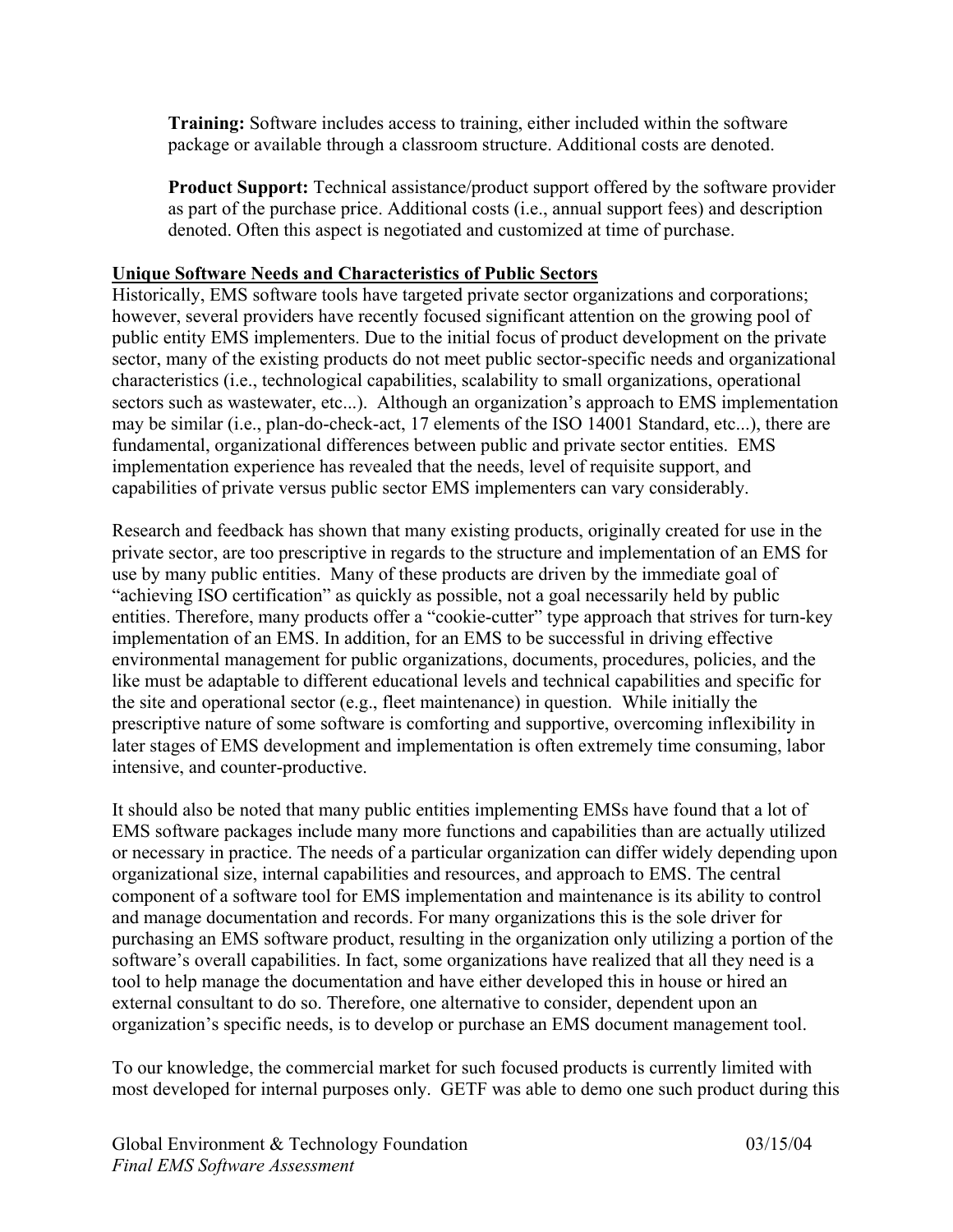research, which was produced by the University of Massachusetts – Lowell, a participant in the U.S. EPA-supported 2<sup>nd</sup> EMS Initiative for Public Entities program. This product is currently being fine-tuned for marketability, but incorporates a very user-friendly interface and capabilities. Additional information on this product can be found at www.uml.edu/epaems.

#### **Public-sector Focused Software**

Currently, two EMS software providers have focused significant amounts of time and effort in customizing their products to fit the unique needs of public sector clients, having distinguished themselves, at least for the present time, from other competitors: Greenware (www.greenware.com) and Intelex (www.intelex.com). Both of these products have been procured and utilized by participants in the EMS Initiatives for Public Entities pilot projects and have secured contracts with a larger and more diverse range of public entities than similar competitors. As part of this software comparison effort, GETF participated in software demos and conducted interviews with selected users to assess the components and practical application of both software products.

Overall, both products were of similar quality and scope. Participants in the EMS Initiatives, as well as other relevant GETF clients that have utilized each of these products, have been generally satisfied that the products greatly enhance their ability to implement and manage their respective EMSs. However, a common thread throughout the user feedback has been that the Greenware product does not offer the degree of flexibility with regards to document creation and integration and significant aspect prioritization that was originally desired. Most organizations have learned to accommodate this limitation with resulting success. During the product demo, Greenware representatives expressed that their company is working diligently to increase the flexibility of their product.

Although GETF strived to maintain a neutral assessment of the available EMS software products, it was clear from research and demonstration that Intelex stands out when assessing software effectiveness strictly for public entity EMS use. Other vendors within the Tier 1 listing also offer outstanding management products; however, several expand beyond the scope of EMS, most notably the Amadeus Environment Expert eQRP product. GETF's experience and research clearly identified Intelex as a more user-friendly EMS-specific software package with a simple, straightforward user interface and direct applicability to public entity characteristics and requirements. The Manager's Dashboard, a unique feature to Intelex, was a great overall project management tool and offered a tremendous sense of comfort and control in managing the day-today activities of an EMS, a product capability especially valuable to public entity Environmental Management Representatives, as often they are expected to be the lone EMS expert within an organization providing leadership for implementation. In addition, the software maintains format consistency throughout every component, is exceptionally well linked throughout the management system, and offers tremendous, personalized product support. One weakness that was identified in the comparison to other products was that Intelex was among the highest in product cost.

### **Conclusion**

It has become increasingly evident that more and more public entities are interested in software products to better manage their environmental impacts, especially with the implementation and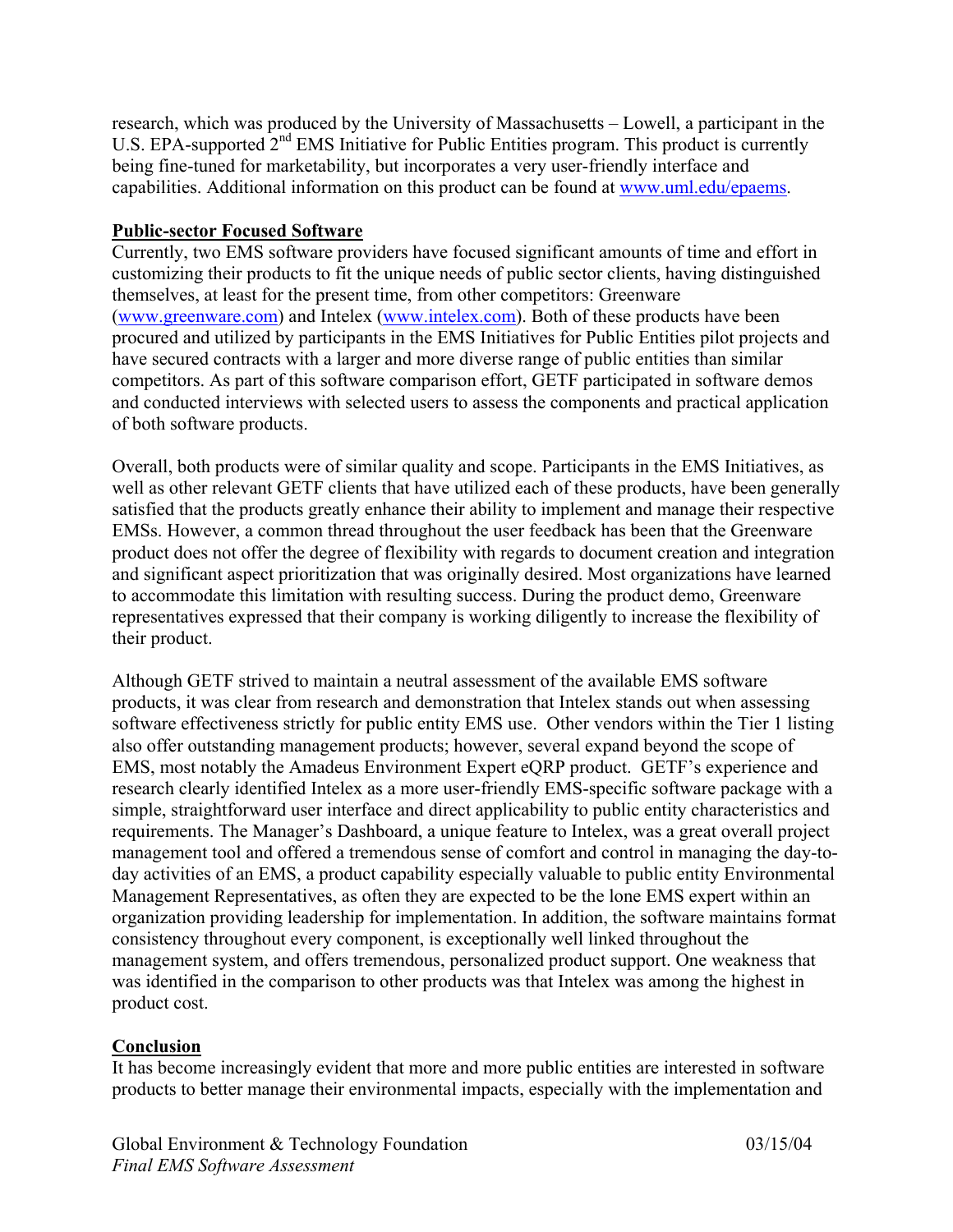maintenance of EMSs. This follows a similar trend to that which occurred within the private sector over the last decade. GETF has witnessed this transition firsthand through the current EMS Initiative for Public Entities project in which over half of the participants have purchased or are considering the purchase of EMS-focused software. The Ports, due to the relative complexity of operations and issues as compared to the various public entity sectors, can significantly benefit and essentially implement and maintain more robust EMSs with the assistance of software products.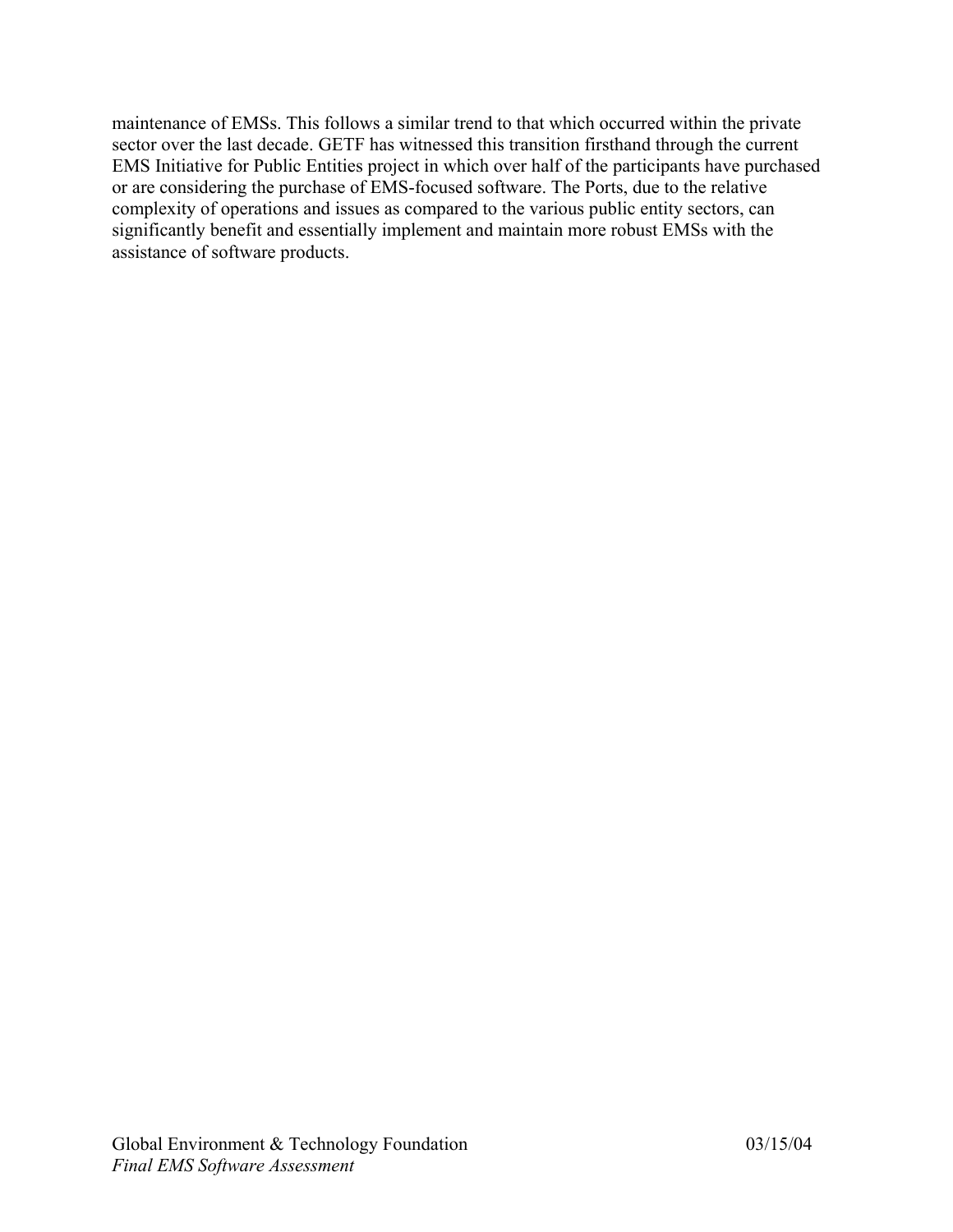| <b>Evaluation Criteria</b>                                                         | Amadeus<br><b>Environment Expert</b>                                                                                                                                                                                                                                          | <b>Entropy International</b><br>Envoy                                                                                                                                                                                                                                                                       | GreenWare ISO<br>14000<br><b>Implementation</b><br>Software                                                                                                                                                                                                                                              | GreenWare ISO<br>14000 Software<br><b>Suite</b>                                                                                                                                                                                                                                                                                                                                                                            | <b>IBS America QSI</b><br><b>System for</b><br><b>Environmental</b><br><b>Management</b>                                                                                                                                                                                                                                               | Integrum ISOft 14000                                                                                                       | Intelex ISOsoft 14001                                                                                                                                                                                                                                                                                                                             | <b>Prism Equation</b>                                                                                                                                                                         | ZMH <sup>2</sup> EMS-EZ                                                                                                                                                                                                                                                                                                                                                                           |
|------------------------------------------------------------------------------------|-------------------------------------------------------------------------------------------------------------------------------------------------------------------------------------------------------------------------------------------------------------------------------|-------------------------------------------------------------------------------------------------------------------------------------------------------------------------------------------------------------------------------------------------------------------------------------------------------------|----------------------------------------------------------------------------------------------------------------------------------------------------------------------------------------------------------------------------------------------------------------------------------------------------------|----------------------------------------------------------------------------------------------------------------------------------------------------------------------------------------------------------------------------------------------------------------------------------------------------------------------------------------------------------------------------------------------------------------------------|----------------------------------------------------------------------------------------------------------------------------------------------------------------------------------------------------------------------------------------------------------------------------------------------------------------------------------------|----------------------------------------------------------------------------------------------------------------------------|---------------------------------------------------------------------------------------------------------------------------------------------------------------------------------------------------------------------------------------------------------------------------------------------------------------------------------------------------|-----------------------------------------------------------------------------------------------------------------------------------------------------------------------------------------------|---------------------------------------------------------------------------------------------------------------------------------------------------------------------------------------------------------------------------------------------------------------------------------------------------------------------------------------------------------------------------------------------------|
| <b>Software Functionality</b>                                                      |                                                                                                                                                                                                                                                                               |                                                                                                                                                                                                                                                                                                             |                                                                                                                                                                                                                                                                                                          |                                                                                                                                                                                                                                                                                                                                                                                                                            |                                                                                                                                                                                                                                                                                                                                        |                                                                                                                            |                                                                                                                                                                                                                                                                                                                                                   |                                                                                                                                                                                               | This product was developed through the                                                                                                                                                                                                                                                                                                                                                            |
| Document Control<br>a. Documentation Templates                                     |                                                                                                                                                                                                                                                                               | Yes, the product includes a<br>variety of ISO 14001<br>templates (procedures<br>policies, checklists, etc)                                                                                                                                                                                                  | No, can be purchased<br>separate (\$250).                                                                                                                                                                                                                                                                | Yes. Procedures can be<br>easily created from<br>scratch, linked to<br>templates, or linked to<br>existing documents (i.e.,<br>Word, PDF, etc)                                                                                                                                                                                                                                                                             | Yes, the module includes all<br>of the templates and<br>examples needed to create<br>procedures, work instructions<br>etc; however, these<br>components are based upon<br>ISO 9000                                                                                                                                                     | Yes, linked to relevant<br>nplementation steps of the<br>stablished plan                                                   | linked to appropriate samples<br>and templates                                                                                                                                                                                                                                                                                                    | Yes, each implementation step is Yes, best practice templates searchable by<br>key word/topic, including ISO explanations.<br>Also documents can be created with any<br>application software. | Jniversity of South Carolina's Technology<br>ncubator Program. The product was<br>ncluded here due to the potential ability to<br>be modified and adapted to meet Port-<br>specific FMS needs. The product has a<br>minimal initial costs and is currently being<br>examined for commercial viability<br>enhancements. The product was originally<br>leveloped for the sole purpose of certifying |
| b. Document<br>Creation/Integration                                                | and view the latest version<br>of each relevant document.<br>Review, approval and<br>distribution sequences are<br>electronically managed.<br>Distribution is instantaneou<br>Grants access only to<br>documents linked to your<br>duties, personal needs and<br>preferences. | Allows you to easily access The product allows the user to Documents can be easily<br>link to or upload external<br>electronic files, diagrams, and linked to templates, or<br>other applications. In addition, linked to existing<br>the software includes a range documents (i.e., Word,<br>of templates. | created from scratch,<br>have expressed that the<br>product utilizes verbatum<br>ISO language and is at<br>imes inflexible with<br>document creation,<br>resulting in longer format<br>documents, Greenware<br>has recently focused upon<br>increasing flexibility.                                      | Documents can be easily<br>created from scratch,<br>linked to templates, or<br>nked to existing<br>documents (i.e., Word,<br>PDF, etc). Several users PDF, etc). Several users<br>ave expressed that the<br>product utilizes verbatum<br>ISO language and is at<br>mes inflexible with<br>document creation,<br>resulting in longer format<br>documents. Greenware<br>has recently focused upon<br>increasing flexibility. |                                                                                                                                                                                                                                                                                                                                        |                                                                                                                            | Yes, users can take advantage of<br>provided templates, create new<br>documents from scratch, or<br>incorporate existing documents i<br>nearly any format.                                                                                                                                                                                        |                                                                                                                                                                                               | the University to ISO 14001.                                                                                                                                                                                                                                                                                                                                                                      |
| b. Document Review<br>process                                                      | Yes, document access<br>controlled by user<br>ntitlement                                                                                                                                                                                                                      | Automatically denotes author, Yes, customizable views<br>creation date, issue, version<br>number, revision date, and<br>approver. Controlled through<br>the user access and privileges<br>tools                                                                                                             | for draft, final, etc.<br>Diagnostic features that<br>automatically evaluate<br>completion and status.<br>ncluding a digital signatur<br>function and sign<br>off/review checkbox.                                                                                                                       | Yes, customizable views<br>for draft, final, etc.<br>Diagnostic features that<br>automatically evaluate<br>completion and status,<br>checkbox.                                                                                                                                                                                                                                                                             | Yes, revision control and<br>automated document status<br>ipdates. Includes a<br>temporary storage function for<br>approved but unreleased<br>including a digital signature documents in order to give<br>function and sign off/review users the opportunity to train<br>themselves on these<br>documents prior to official<br>release | Yes, via e-mail system                                                                                                     | an email with the document w/ a<br>link to approve, reject, or edit.<br>Only released revisions are<br>available to general staff w/ built<br>in controls for paper versus<br>electronic distribution. Only<br>document managers can access<br>the advanced document<br>management functions.                                                     | Yes, document manager creates Yes, relevant staff receive emails with<br>a list of reviewers, whom are sent document attachments for review and<br>approval.                                  |                                                                                                                                                                                                                                                                                                                                                                                                   |
| c. Document Archive                                                                | Yes, utilizes a data<br>warehouse structure<br>ensuring that records are<br>easily accessible.                                                                                                                                                                                | Yes, documents are<br>maintained and stored within alensuring proper<br>central document library.                                                                                                                                                                                                           | Yes, via a record registry<br>naintenance for audits.                                                                                                                                                                                                                                                    | Yes, via a record registry<br>nsuring proper<br>aintenance for audits                                                                                                                                                                                                                                                                                                                                                      | Yes, each document contains Yes<br>a complete, automatically<br>generated history and is<br>utomatically archived.                                                                                                                                                                                                                     |                                                                                                                            | Yes, past revisions and revision<br>information are all archived                                                                                                                                                                                                                                                                                  | Yes, a complete history of documents,<br>including all revisions and records.                                                                                                                 |                                                                                                                                                                                                                                                                                                                                                                                                   |
| d. Document Library (linked) All documents are organized Yes, documents, diagrams, | one place through a<br>Windows Explorer-type<br>structure and can be<br>Documents are linked to<br>keywords, references to<br>ther documents and<br>physical locations.                                                                                                       | audio/video, and other<br>applications are all linked and<br>stored within a central library.<br>accessed easily and quickly. thereby ensuring adequate<br>document control                                                                                                                                 | Yes, aspects (both sign<br>and non-sign) are<br>automatically linked to a<br>elevant series of<br>worksheets. All informatio<br>entered into the<br>worksheets are linked to<br>the EMS manual, including<br>operational controls and<br>procedures. Structure<br>closely resembles<br>Windows Explorer. | Yes, aspects (both sign<br>nd non-sign) are<br>automatically linked to a<br>elevant series of<br>worksheets. All information<br>ntered into the<br>worksheets are linked to<br>the EMS manual, including<br>operational controls and<br>procedures. Structure<br>closely resembles<br>Windows Explorer.                                                                                                                    | Yes, reference module of<br>current documentation<br>indexed via the creation of an through a central library.<br><b>EMS Policy Manual and Tier</b><br>documentation.                                                                                                                                                                  | Yes, generated docs are<br>inked to various components                                                                     | Yes, controlled per ISO<br>requirement and accessible<br>through an Intranet Index.<br>Documents can also be<br>accessed from outside of the<br>system by utilizing a tool to<br>generate a URL. Reference<br>library linked with ISO Standard<br>descriptions, document<br>samples/templates, PowerPoint<br>Training Courses, and other<br>tools | Yes, documents are linked to various<br>components with the ability to search, locate,<br>use, and bookmark documents via names.<br>descriptions, or key words.                               | Yes                                                                                                                                                                                                                                                                                                                                                                                               |
| 2. Data Compilation and Report<br>Preparation                                      | Yes, a report generator for Yes, users can instantly<br>presentation of information<br>elated to the EMS.<br>Graphics and statistical tool<br>ncluded.                                                                                                                        | extraction, manipulation, and generate both standard and<br>filtered reports for single,<br>nultiple, or all sites                                                                                                                                                                                          | reporting/data compilation<br>(by individual), status,<br>training, corrective action,<br>etc Exportable to<br>Microsoft Word or HTML.                                                                                                                                                                   | reporting/data compilation analysis<br>options, including time/cost options, including time/cost<br>(by individual), status,<br>training, corrective action<br>etc Exportable to<br>Microsoft Word or HTML                                                                                                                                                                                                                 |                                                                                                                                                                                                                                                                                                                                        | create reports and charts<br>from data contained within<br>ntegrum and other data<br>sources                               | Yes, the product has many Yes, the product has many Yes, real-time reporting and Yes, Ad Hoc Reporting tool to Yes, including compliance (and<br>cost of compliance), significant<br>aspect, monitoring and<br>measurement activities, and<br>general EMS progress reports.                                                                       | Yes, improvement, Internal audit, and<br>nanagement reports and/or transfer to<br>application programs.                                                                                       |                                                                                                                                                                                                                                                                                                                                                                                                   |
| 3. Calendar Management                                                             | Yes, implementation<br>schedule with target dates<br>or activities, tasks<br>monitoring and measuring,<br>etc.                                                                                                                                                                | Yes, create action plans and Yes, the EMS Calendar<br>an implementation schedule,<br>with milestones and<br>task/completion date<br>eminders.                                                                                                                                                               | provides a summary of all<br>document due dates.<br>tasks and actions.<br>including key monitoring<br>and document review<br>dates. Automatic email<br>responsibility notifications<br>and links to relevant<br>documents                                                                                | Yes, the EMS Calendar<br>provides a summary of all<br>and actions, including key<br>monitoring and document<br>eview dates. Automatic<br>mail responsibility<br>notifications and links to<br>relevant documents.                                                                                                                                                                                                          | Yes, via an email escalation<br>function. Not clear whether<br>document due dates, tasks the product has the ability to<br>develop a project<br>mplementation plan                                                                                                                                                                     | Yes, linked to "to do" lists and Yes, including a custom<br>esponsibility (including<br>equlatory) notification<br>unction | implementation plan that creates<br>a step-by-step process for<br>implementation with progress<br>measures and milestones.                                                                                                                                                                                                                        | Yes, project plan provides a project schedule.<br>Individual employees can tailor this to apply<br>directly to him/her.                                                                       |                                                                                                                                                                                                                                                                                                                                                                                                   |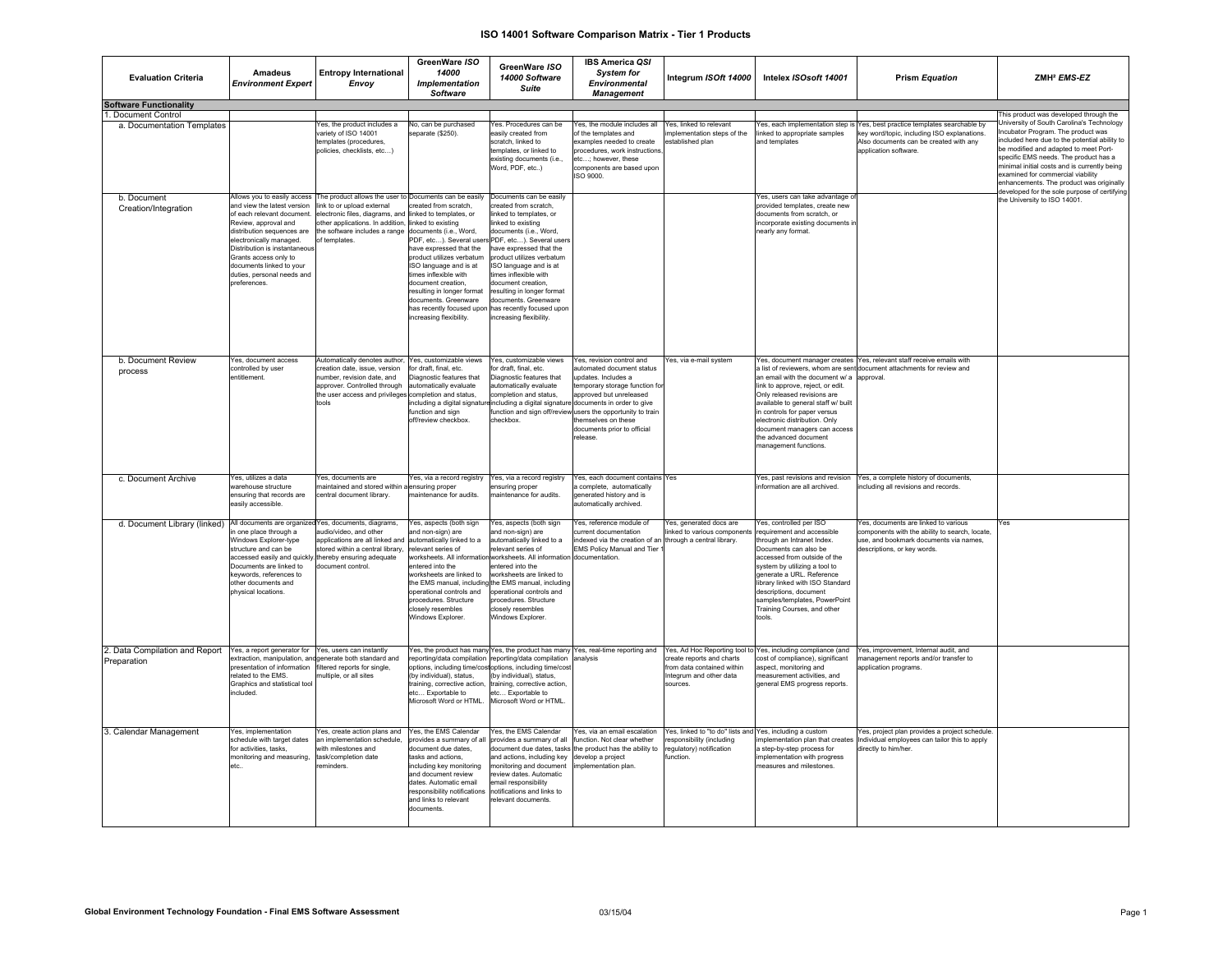| 4. Milestone/Task Management<br>and Tracking                             | Yes, tasks can be assigned Yes, individual sites can be<br>to employees via an EMP<br>tree structure, which allows svstem access, and<br>stage each EMS is at along and responsibilities<br>with respective objectives.<br>targets, and tasks. Each<br>employee accesses only the lists. Reminder function for<br>information relevant to<br>his/her responsibilities. | managed with unique users,<br>you to see at a glance what responsibilities defined. Roles<br>management tools, including<br>individual, team, and site task<br>completion dates and reviews,<br>including a report function.                                                                                                                                                                                                                 | Yes, each user will have<br>lan individual calendar<br>dates, etc Email<br>notification functions must<br>be manually imputted and<br>are not automatic.                            | individual calendar listing<br>isting tasks, activities, due tasks, activities, due dates, of missed deadlines with<br>etc Email notification<br>imputted and are not<br>automatic.                                                                                                                           | Yes, each user will have an Yes, includes an escalation<br>function to alert management and task reminders (via<br>message automatically<br>functions must be manually generated and distributed by<br>modules. The product<br>maintains a record of all<br>escalation mail messages for<br>review. | Yes, automatic notifications<br>email), including a notification relevant documents and<br>calendar and schedule.                                                                                                                                                                                                           | with direct link to activity and<br>to each user. Notification is<br>escalated if task is overdue or<br>pending for a specified amount of<br>time. Operational equipment<br>maintenance activities may also<br>be tracked via email notification.<br>Product includes a "Manager's<br>Dashboard" allowing an<br>instantaeous snapshop of the<br>entire system, with red X's where<br>items need attention.                                                                                                                                                                                    | Yes, automatic email notification  "Notices Area" - personal action item list with<br>email notifications for doc approval, CAR,<br>training, etc A project management tool with<br>customized "task menu" specific customizable project plan feature. |
|--------------------------------------------------------------------------|------------------------------------------------------------------------------------------------------------------------------------------------------------------------------------------------------------------------------------------------------------------------------------------------------------------------------------------------------------------------|----------------------------------------------------------------------------------------------------------------------------------------------------------------------------------------------------------------------------------------------------------------------------------------------------------------------------------------------------------------------------------------------------------------------------------------------|-------------------------------------------------------------------------------------------------------------------------------------------------------------------------------------|---------------------------------------------------------------------------------------------------------------------------------------------------------------------------------------------------------------------------------------------------------------------------------------------------------------|-----------------------------------------------------------------------------------------------------------------------------------------------------------------------------------------------------------------------------------------------------------------------------------------------------|-----------------------------------------------------------------------------------------------------------------------------------------------------------------------------------------------------------------------------------------------------------------------------------------------------------------------------|-----------------------------------------------------------------------------------------------------------------------------------------------------------------------------------------------------------------------------------------------------------------------------------------------------------------------------------------------------------------------------------------------------------------------------------------------------------------------------------------------------------------------------------------------------------------------------------------------|--------------------------------------------------------------------------------------------------------------------------------------------------------------------------------------------------------------------------------------------------------|
| 5. Regulatory Compliance<br>Management (non-conformance<br>notification) |                                                                                                                                                                                                                                                                                                                                                                        | Yes, compliance management Yes, legal and other<br>tools (update<br>capacity/assistance unknown)<br>with automatic non-<br>conformance plans and<br>records. Software assists with other source of<br>establishing and maintaining a information. Legal and<br>register of legislation and<br>'anticipating the requirements links, responsibility, review responsibility, review date,<br>and impacts of new legislation<br>and standards." | equirements are linked to<br>relevant aspect<br>vorksheets, which is<br>linked to a CD, website, or<br>Other worksheet includes includes links,<br>date, and future review<br>dates | Yes, legal and other<br>requirements are linked to<br>relevant aspect<br>worksheets, which is linked regulatory information<br>to a CD, website, or other<br>source of information.<br>Legal and Other worksheet<br>and future review dates.                                                                  | Yes, legal register which must Yes, all applicable<br>be populated by the user with requirements must be<br>all current environmental                                                                                                                                                               | populated and updated by the fed, state, and municipal<br>user. Software includes a hot- regulations AND other<br>spot link tool for updates,<br>allows electronic documents<br>(i.e. permits) to be<br>incorporated into the system,<br>and critical dates can be<br>entered into the calendar for<br>personnel reminders. | Yes, complete management<br>system ensures compliance to<br>requirements (non-regulatory),<br>but the client is responsible for<br>identifying all applicable<br>regulations. Tracks and<br>delegates action plans for permit<br>compliance. Manages the review<br>update, and implementation of<br>requirements and tracks<br>associated reporting<br>requirements. Compliance status<br>is displayed through a graphical<br>"Dashboard" by facility, division<br>and department, or organization-<br>wide. Ability to feed in outside<br>update services directly into the<br>EMS software. |                                                                                                                                                                                                                                                        |
| 6. Gap analysis tool                                                     |                                                                                                                                                                                                                                                                                                                                                                        | No, not a specific tool, audit<br>checklist included                                                                                                                                                                                                                                                                                                                                                                                         | analysis                                                                                                                                                                            | Yes, clause-by-clause gap Yes, clause-by-clause gap Yes, internal assessment<br>analysis                                                                                                                                                                                                                      | tools for gap analyses and/or users, readers, and auditors<br>internal audits                                                                                                                                                                                                                       | res ISO Navigator tool for                                                                                                                                                                                                                                                                                                  | "EMS Status" tool that provides<br>an instant assessment of EMS<br>conformance, Manager's<br>Dashboard allows and<br>instantaneous "snapshot" of the<br>EMS with green and red checks<br>to show status.                                                                                                                                                                                                                                                                                                                                                                                      | Project management tool with customizable<br>project plan based upon step by step approacl<br>to ISO implementation. Project status report<br>function                                                                                                 |
| 7. Aspect/Impact Analysis Tools                                          | Yes, software follows the<br>ormat of aspect<br>identification via activities.<br>O'sT's, and establishment of<br>EMPs. Performance follow-<br>ups and establishment of<br>monitoring and<br>measurement activities.<br>Each aspect connected<br>directly with relevant legal<br>and other requirements,<br>objectives, training, etc                                  |                                                                                                                                                                                                                                                                                                                                                                                                                                              | is manually linked (via<br>checkbox function) to<br>applicable ISO<br>requirements, documents<br>reference links, and<br>activities.                                                | Yes, each identified aspect Yes, each identified aspect Yes, an EMS Aspects<br>is manually linked (via<br>checkbox function) to<br>applicable ISO<br>requirements, documents,<br>reference links, and<br>activities.                                                                                          | Register.                                                                                                                                                                                                                                                                                           |                                                                                                                                                                                                                                                                                                                             | Yes, an Env. Aspects and<br>Impacts Module steps users<br>through the identification and<br>ranking. The first step is<br>identifying Activities, Products,<br>and Services (APSs). User-<br>defined scoring criteria.<br>Automatic links between ASPs,<br>aspects/impacts, and relevant<br>management components, and<br>subsequently O'sT's and EMPs.                                                                                                                                                                                                                                       |                                                                                                                                                                                                                                                        |
| 8. Audit Tools                                                           | an audit schedule enabling<br>the assignment of<br>appropriate resources.<br>Integratable with a CAR<br>Module and an Action<br>Module, which is connected<br>directly to the personnel<br>responsible.                                                                                                                                                                | Yes, Audit Module organizes Yes, including audit checklists No                                                                                                                                                                                                                                                                                                                                                                               |                                                                                                                                                                                     | Yes, ISO 14000 Audit<br>Software for internal and<br>external auditors and ISO<br>14000 Audit Pro, which<br>includes a set of fully<br>customizable audit<br>protocols, controls and<br>tests, and linked audit<br>report function. Includes<br>graphical representation<br>ind percentage of<br>conformance. | Yes, internal assessment<br>tools for gap analyses and/or<br>internal audits. The original<br>ISO 9000-focused product<br>includes a comprehensive<br>audit and corrective action<br>module, but is it unclear<br>whether a similar structure<br>currently exists for the ISO<br>14000 product.     | Yes, including an archived<br>Audit Trail.                                                                                                                                                                                                                                                                                  | Yes, via NCR & C/PAR forms<br>and management tools linked<br>with a complete Audit module.                                                                                                                                                                                                                                                                                                                                                                                                                                                                                                    | Yes, audit schedule, email notifications,<br>customizable checklist and report functions.<br>ntegratable with CAR and document control<br>functions.                                                                                                   |
| 9. Training Management                                                   | Yes, ability to identify<br>training needs and<br>management traininig<br>activities for personnel with<br>environmentally-sensitive<br>tasks.                                                                                                                                                                                                                         | Yes, training needs analysis<br>and management                                                                                                                                                                                                                                                                                                                                                                                               | for general and specific<br>training management.<br>developed for each<br>aspect. Does not include<br>automatic training<br>notifications.                                          | for general and specific<br>training management.<br>Allows a training plan to be Allows a training plan to be<br>developed for each aspect.<br>Does not include automatic<br>training notifications.                                                                                                          | Yes, a training worksheet Yes, a training worksheet Yes, the product is designed Yes, a training database<br>to plan, track, and record the linked to activities, projects,<br>training of employees.                                                                                               | tasks, etc. Notifications and<br>training records included.                                                                                                                                                                                                                                                                 | Yes, via email notifications and<br>personalized "my training"<br>calendar. Training "work groups"<br>to target employees with similar<br>training requirements. The<br>reference library includes<br>PowerPoint Training Courses and<br>other tools to assist with<br>implementation.                                                                                                                                                                                                                                                                                                        | Yes, training notices are sent automatically to<br>staff and teams.                                                                                                                                                                                    |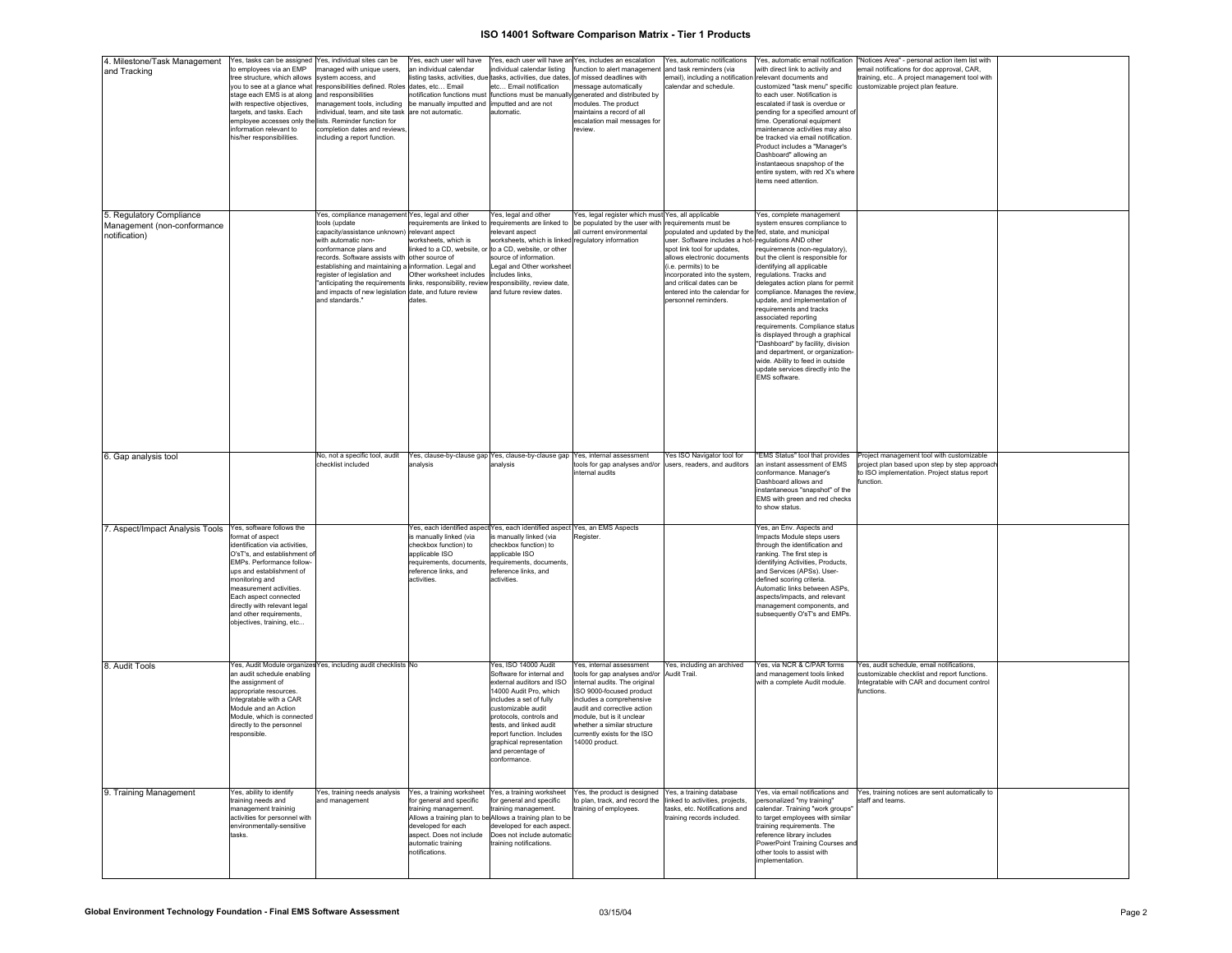| 10. Context-specific ISO Text            | Not specifically based upon The product supports all     |                                                                                     |                             | Yes, interative worksheets Yes, interative worksheets                            |                                                    | Yes                                                      |                                                               | Each step of the implementation Reference materials with explanations of the Compliant w/ ISO 14001 |                                         |
|------------------------------------------|----------------------------------------------------------|-------------------------------------------------------------------------------------|-----------------------------|----------------------------------------------------------------------------------|----------------------------------------------------|----------------------------------------------------------|---------------------------------------------------------------|-----------------------------------------------------------------------------------------------------|-----------------------------------------|
|                                          | ISO 14001. Includes all the activities in the process of |                                                                                     | address each individual     | address each individual                                                          |                                                    |                                                          | project plan is linked to the                                 | ISO Standard.                                                                                       |                                         |
|                                          | elements, but no reference                               | implementing and maintaining element of the ISO 14001                               |                             | element of the ISO 14001                                                         |                                                    |                                                          | ISOsoft reference library and                                 |                                                                                                     |                                         |
|                                          | to the standard.                                         | a management system                                                                 | standard.                   | standard.                                                                        |                                                    |                                                          | includes in-depth descriptions of                             |                                                                                                     |                                         |
|                                          |                                                          | certifiable to ISO 14001.                                                           |                             |                                                                                  |                                                    |                                                          | the ISO 14001 requirements.                                   |                                                                                                     |                                         |
|                                          |                                                          |                                                                                     |                             |                                                                                  |                                                    |                                                          | Summarizes conformance to all                                 |                                                                                                     |                                         |
|                                          |                                                          |                                                                                     |                             |                                                                                  |                                                    |                                                          | requirements through a real-time                              |                                                                                                     |                                         |
|                                          |                                                          |                                                                                     |                             |                                                                                  |                                                    |                                                          | graphical "Dashboard". Terms                                  |                                                                                                     |                                         |
|                                          |                                                          |                                                                                     |                             |                                                                                  |                                                    |                                                          |                                                               |                                                                                                     |                                         |
|                                          |                                                          |                                                                                     |                             |                                                                                  |                                                    |                                                          | can be modified to fit the                                    |                                                                                                     |                                         |
|                                          |                                                          |                                                                                     |                             |                                                                                  |                                                    |                                                          | organization.                                                 |                                                                                                     |                                         |
|                                          |                                                          |                                                                                     |                             |                                                                                  |                                                    |                                                          |                                                               |                                                                                                     |                                         |
|                                          |                                                          |                                                                                     |                             |                                                                                  |                                                    |                                                          |                                                               |                                                                                                     |                                         |
|                                          |                                                          |                                                                                     |                             |                                                                                  |                                                    |                                                          |                                                               |                                                                                                     |                                         |
|                                          |                                                          |                                                                                     |                             |                                                                                  |                                                    |                                                          |                                                               |                                                                                                     |                                         |
| 11. Multi-lingual                        | Yes, each user can work in                               |                                                                                     |                             |                                                                                  | Training and implementation                        |                                                          | Yes, PC-based systems are                                     |                                                                                                     |                                         |
|                                          | his/her own language                                     |                                                                                     |                             |                                                                                  | services offered in English,                       |                                                          | available in Portuguese, Mandar                               |                                                                                                     |                                         |
|                                          |                                                          |                                                                                     |                             |                                                                                  | Spanish, and French                                |                                                          | Chinese, German, Spanish,                                     |                                                                                                     |                                         |
|                                          |                                                          |                                                                                     |                             |                                                                                  |                                                    |                                                          | Italian, and English. Web-based                               |                                                                                                     |                                         |
|                                          |                                                          |                                                                                     |                             |                                                                                  |                                                    |                                                          |                                                               |                                                                                                     |                                         |
|                                          |                                                          |                                                                                     |                             |                                                                                  |                                                    |                                                          | system in French and English w/                               |                                                                                                     |                                         |
|                                          |                                                          |                                                                                     |                             |                                                                                  |                                                    |                                                          | a Spanish version under                                       |                                                                                                     |                                         |
|                                          |                                                          |                                                                                     |                             |                                                                                  |                                                    |                                                          | development.                                                  |                                                                                                     |                                         |
| <b>Applicability</b>                     |                                                          |                                                                                     |                             |                                                                                  |                                                    |                                                          |                                                               |                                                                                                     |                                         |
|                                          | Port of Houston Authority                                |                                                                                     |                             |                                                                                  |                                                    |                                                          |                                                               |                                                                                                     |                                         |
| 1. Ports                                 |                                                          |                                                                                     |                             |                                                                                  |                                                    | es, non-US                                               |                                                               |                                                                                                     |                                         |
|                                          |                                                          |                                                                                     |                             |                                                                                  |                                                    |                                                          |                                                               |                                                                                                     |                                         |
| 2. Public Entities (general)             |                                                          | Universities, large government 14 local gov clients listed,                         |                             | 14 local gov clients listed,                                                     | A couple of utilities on the                       | No public entity clients                                 | City of Scottsdale, Waterloo                                  |                                                                                                     |                                         |
|                                          |                                                          | offices, railway system, and                                                        | ncluding cities, counties,  | including cities, counties,                                                      | client list, mostly                                |                                                          | currently. Provided live demos Waste Management facility (1st |                                                                                                     |                                         |
|                                          |                                                          | <b>District Council</b>                                                             |                             | and an airport authority, as and an airport authority, as industry/manufacturing |                                                    | o US Army and PA DOT                                     | in N.A. ISO registered), York                                 |                                                                                                     |                                         |
|                                          |                                                          |                                                                                     | well as 40 EPA sites.       | well as 40 EPA sites.                                                            |                                                    | which were well received, but                            | Region Water and Wastewater                                   |                                                                                                     |                                         |
|                                          |                                                          |                                                                                     |                             |                                                                                  |                                                    | still under evaluation.                                  | departments (also 1st in N.A.),                               |                                                                                                     |                                         |
|                                          |                                                          |                                                                                     |                             |                                                                                  |                                                    |                                                          |                                                               |                                                                                                     |                                         |
|                                          |                                                          |                                                                                     |                             |                                                                                  |                                                    |                                                          | and others. City of Charlottesville                           |                                                                                                     |                                         |
|                                          |                                                          |                                                                                     |                             |                                                                                  |                                                    |                                                          | and Rivanna Sewer and Water                                   |                                                                                                     |                                         |
|                                          |                                                          |                                                                                     |                             |                                                                                  |                                                    |                                                          | Authority (pending).                                          |                                                                                                     |                                         |
|                                          |                                                          |                                                                                     |                             |                                                                                  |                                                    |                                                          |                                                               |                                                                                                     |                                         |
|                                          |                                                          |                                                                                     |                             |                                                                                  |                                                    |                                                          |                                                               |                                                                                                     |                                         |
| <b>Integrated System Capability</b>      |                                                          |                                                                                     |                             |                                                                                  |                                                    |                                                          |                                                               |                                                                                                     |                                         |
| 1. Health and Safety                     | Yes, as an integratable                                  | Yes, as an integratable                                                             |                             | N٥                                                                               |                                                    | Safety statistics and incident Yes, via available module |                                                               |                                                                                                     | Yes, the product also integrates        |
|                                          |                                                          |                                                                                     |                             |                                                                                  |                                                    |                                                          |                                                               |                                                                                                     |                                         |
|                                          | module                                                   | module                                                                              |                             |                                                                                  |                                                    | management, linked to CAR.                               |                                                               |                                                                                                     | occupational health and safety concerns |
|                                          |                                                          |                                                                                     |                             |                                                                                  |                                                    | Software complys with British                            |                                                               |                                                                                                     | into the overall management system.     |
|                                          |                                                          |                                                                                     |                             |                                                                                  |                                                    | Australian, and ISO safety                               |                                                               |                                                                                                     |                                         |
|                                          |                                                          |                                                                                     |                             |                                                                                  |                                                    | nanagement standards.                                    |                                                               |                                                                                                     |                                         |
|                                          |                                                          |                                                                                     |                             |                                                                                  |                                                    |                                                          |                                                               |                                                                                                     |                                         |
|                                          | Yes, as an integratable                                  |                                                                                     |                             |                                                                                  |                                                    |                                                          | Yes, via available module                                     |                                                                                                     |                                         |
| 2. Quality Control                       |                                                          | Yes, as an integratable                                                             | No                          | No                                                                               | Yes, QSI originally focused                        | Yes                                                      |                                                               | Yes, the product was originally developed for                                                       |                                         |
|                                          | nodule                                                   | module                                                                              |                             |                                                                                  | upon ISO 9000 Support and                          |                                                          |                                                               | ISO 9000 implementation                                                                             |                                         |
|                                          |                                                          |                                                                                     |                             |                                                                                  | leveraged existing products.                       |                                                          |                                                               |                                                                                                     |                                         |
|                                          |                                                          |                                                                                     |                             |                                                                                  |                                                    |                                                          |                                                               |                                                                                                     |                                         |
| <b>System Architecture</b>               |                                                          |                                                                                     |                             |                                                                                  |                                                    |                                                          |                                                               |                                                                                                     |                                         |
|                                          |                                                          |                                                                                     |                             |                                                                                  |                                                    |                                                          |                                                               |                                                                                                     |                                         |
| 1. Client Server Solution/Stand-         | Yes                                                      | Available Option; additional                                                        | Available option            | Available option                                                                 | Available                                          | Available                                                | Yes, can be hosted on internal                                | EquationNET for large organizations                                                                 | Yes                                     |
|                                          |                                                          |                                                                                     |                             |                                                                                  |                                                    |                                                          |                                                               |                                                                                                     |                                         |
|                                          |                                                          | client server requirements                                                          |                             |                                                                                  |                                                    |                                                          | servers via a single installation.                            |                                                                                                     |                                         |
| alone PC                                 |                                                          |                                                                                     |                             |                                                                                  |                                                    |                                                          |                                                               |                                                                                                     |                                         |
|                                          |                                                          |                                                                                     |                             |                                                                                  |                                                    |                                                          |                                                               |                                                                                                     |                                         |
| 2. Web-enabled/Hosted by                 | Web-enabled,                                             | Available Option, annual                                                            | Available option,           | Available option,                                                                | Available option, can include                      | Available option, annual                                 | Available                                                     | EquationASP for small/medium organizations No                                                       |                                         |
| Provider (ASP)                           | implementable in multiple                                | subscription                                                                        | \$1000/site/unlimited users | \$1000/site/unlimited users                                                      | remote compliance                                  | server and software                                      |                                                               |                                                                                                     |                                         |
|                                          | sites                                                    |                                                                                     |                             |                                                                                  | management                                         | naintenance fee.                                         |                                                               |                                                                                                     |                                         |
|                                          |                                                          | Microsoft SQL Server 7, 2000,                                                       |                             |                                                                                  | Oracle, DB2, Lotus Notes,                          | Lotus Notes                                              | Oracle and SQL, can be                                        |                                                                                                     |                                         |
| 3. Database                              |                                                          | or Oracle 8i                                                                        |                             |                                                                                  |                                                    |                                                          |                                                               |                                                                                                     |                                         |
|                                          |                                                          |                                                                                     |                             |                                                                                  | SQL Server, ODBC, et                               |                                                          | integrated with other existing                                |                                                                                                     |                                         |
|                                          |                                                          |                                                                                     |                             |                                                                                  |                                                    |                                                          | databases.                                                    |                                                                                                     |                                         |
| 4. Client Operating System               | Microsoft Office                                         | Windows NT4, 2000, Me, 98, Windows 95, NT, or                                       |                             | Windows 95, NT, or Higher Windows                                                |                                                    |                                                          | Microsoft Windows, preferably Microsoft NT and Windows 2000   |                                                                                                     | Windows 98/ME/XP and MS Office          |
|                                          |                                                          | or 95; Internet Explorer 5.0 or Higher                                              |                             |                                                                                  |                                                    | NT or 2000+                                              | IIS Server 4 or 5; all major Web                              |                                                                                                     |                                         |
|                                          |                                                          | higher                                                                              |                             |                                                                                  |                                                    |                                                          | Browsers.                                                     |                                                                                                     |                                         |
|                                          |                                                          |                                                                                     |                             |                                                                                  |                                                    |                                                          |                                                               |                                                                                                     |                                         |
| 5. Security                              | Yes                                                      | Yes                                                                                 | Yes                         | Yes                                                                              | Yes                                                | Yes, multi-level encrypted                               | Log-in name/password (multi-                                  |                                                                                                     |                                         |
|                                          |                                                          |                                                                                     |                             |                                                                                  |                                                    | code security                                            | level access/abilities)                                       |                                                                                                     |                                         |
| 6. Security Features/Multi-level         | Yes, the Document                                        | Yes, individual user access                                                         | Yes, user right settings    | Yes, user right settings and Yes                                                 |                                                    | Yes, multi-level encrypted                               |                                                               | Yes, including "levels of viewing Yes, document security allowing viewing and                       |                                         |
|                                          | Management module grants and privilege controls          |                                                                                     | and controlled access to    | controlled access to the                                                         |                                                    | code security, including                                 | authority" and customized                                     | manipulation restrictions.                                                                          |                                         |
| Access/Authority                         | ccess only to the                                        |                                                                                     | the system w/ several       | system w/ several levels of                                                      |                                                    | selective information                                    | security group settings. These                                |                                                                                                     |                                         |
|                                          |                                                          |                                                                                     |                             |                                                                                  |                                                    |                                                          |                                                               |                                                                                                     |                                         |
|                                          | information necessary for an                             |                                                                                     | levels of user controls     | user controls including                                                          |                                                    | distribution to contractors,                             | functions are fully controlled and                            |                                                                                                     |                                         |
|                                          | individual employee or                                   |                                                                                     | including "read only".      | "read only".                                                                     |                                                    | suppliers, and the public.                               | applied by the system                                         |                                                                                                     |                                         |
|                                          | defined group.                                           |                                                                                     |                             |                                                                                  |                                                    |                                                          | administrator. Access and data                                |                                                                                                     |                                         |
|                                          |                                                          |                                                                                     |                             |                                                                                  |                                                    |                                                          | management may be based                                       |                                                                                                     |                                         |
|                                          |                                                          |                                                                                     |                             |                                                                                  |                                                    |                                                          | upon an organization's structural                             |                                                                                                     |                                         |
|                                          |                                                          |                                                                                     |                             |                                                                                  |                                                    |                                                          | hierarchies                                                   |                                                                                                     |                                         |
|                                          |                                                          |                                                                                     |                             |                                                                                  |                                                    |                                                          |                                                               |                                                                                                     |                                         |
|                                          |                                                          |                                                                                     |                             |                                                                                  |                                                    |                                                          |                                                               |                                                                                                     |                                         |
| Cost                                     |                                                          |                                                                                     |                             |                                                                                  |                                                    |                                                          |                                                               |                                                                                                     |                                         |
|                                          |                                                          |                                                                                     |                             |                                                                                  |                                                    |                                                          |                                                               |                                                                                                     |                                         |
| Note: Costs are dependent upon the       |                                                          |                                                                                     |                             |                                                                                  |                                                    |                                                          |                                                               |                                                                                                     |                                         |
| specific needs of individual clients, as |                                                          |                                                                                     |                             |                                                                                  |                                                    |                                                          |                                                               |                                                                                                     |                                         |
| the majority of products are scalable in |                                                          |                                                                                     |                             |                                                                                  |                                                    |                                                          |                                                               |                                                                                                     |                                         |
| several variables. This assessment has   |                                                          |                                                                                     |                             |                                                                                  |                                                    |                                                          |                                                               |                                                                                                     |                                         |
|                                          |                                                          |                                                                                     |                             |                                                                                  |                                                    |                                                          |                                                               |                                                                                                     |                                         |
| attempted to provide a "ballpark"        |                                                          |                                                                                     |                             |                                                                                  |                                                    |                                                          |                                                               |                                                                                                     |                                         |
| comparison.                              |                                                          |                                                                                     |                             |                                                                                  |                                                    |                                                          |                                                               |                                                                                                     |                                         |
|                                          |                                                          |                                                                                     |                             |                                                                                  |                                                    |                                                          |                                                               |                                                                                                     |                                         |
| 1. Single Desktop License                | Client may select requisite                              |                                                                                     | \$1,399 (\$700/user 2-9)    | \$2,479 (\$1,239/user 2-9)                                                       | Contact was unable to provide\$995                 |                                                          | Price varies from approx. \$2,000                             |                                                                                                     | \$617/license                           |
|                                          | modules and pay only for                                 |                                                                                     | (\$350/user 10+)            | (\$619/user 10+)                                                                 | cost information, since their                      |                                                          | up. Product is purchased by                                   |                                                                                                     |                                         |
|                                          | hem.                                                     |                                                                                     |                             |                                                                                  | systems are customized to fit                      |                                                          | individual module with the full                               |                                                                                                     |                                         |
|                                          |                                                          |                                                                                     |                             |                                                                                  |                                                    |                                                          |                                                               |                                                                                                     |                                         |
|                                          |                                                          |                                                                                     |                             |                                                                                  | the needs of individual clients                    |                                                          | package (quality, safety/health,                              |                                                                                                     |                                         |
|                                          |                                                          |                                                                                     |                             |                                                                                  |                                                    |                                                          | etc) approximately \$8,000.                                   |                                                                                                     |                                         |
|                                          |                                                          |                                                                                     |                             |                                                                                  |                                                    |                                                          | Product is customized for client                              |                                                                                                     |                                         |
|                                          |                                                          |                                                                                     |                             |                                                                                  |                                                    |                                                          | organization structure.                                       |                                                                                                     |                                         |
|                                          |                                                          |                                                                                     |                             |                                                                                  |                                                    |                                                          |                                                               |                                                                                                     |                                         |
|                                          |                                                          |                                                                                     |                             |                                                                                  |                                                    |                                                          |                                                               |                                                                                                     |                                         |
| 2. Training                              |                                                          | Customized training solutions 1-day \$250/participant; 2- 1-day \$250; 2-day \$350; |                             |                                                                                  | Includes a EMS Advisor                             | On-line training database                                |                                                               | Intelex provides a Installation and Web-base training organized by modules and No                   |                                         |
|                                          |                                                          | delivered via the Internet                                                          | day \$350/participant       | Auditor training \$350 (All                                                      | nodule that offers guidance                        | available 24hrs/day at                                   | Administration Guide and the                                  | available anytime. Advertised as cost effective                                                     |                                         |
|                                          |                                                          |                                                                                     |                             | per participant)                                                                 | for development.                                   | \$245/user                                               | <b>ISOsoft User Manual. Additional</b>                        | compared to instructor-led.                                                                         |                                         |
|                                          |                                                          |                                                                                     |                             |                                                                                  | implementation, and checking                       |                                                          | training may be customized and                                |                                                                                                     |                                         |
|                                          |                                                          |                                                                                     |                             |                                                                                  |                                                    |                                                          |                                                               |                                                                                                     |                                         |
|                                          |                                                          |                                                                                     |                             |                                                                                  | of the EMS. Various training<br>options available. |                                                          | provided for an extra cost.                                   |                                                                                                     |                                         |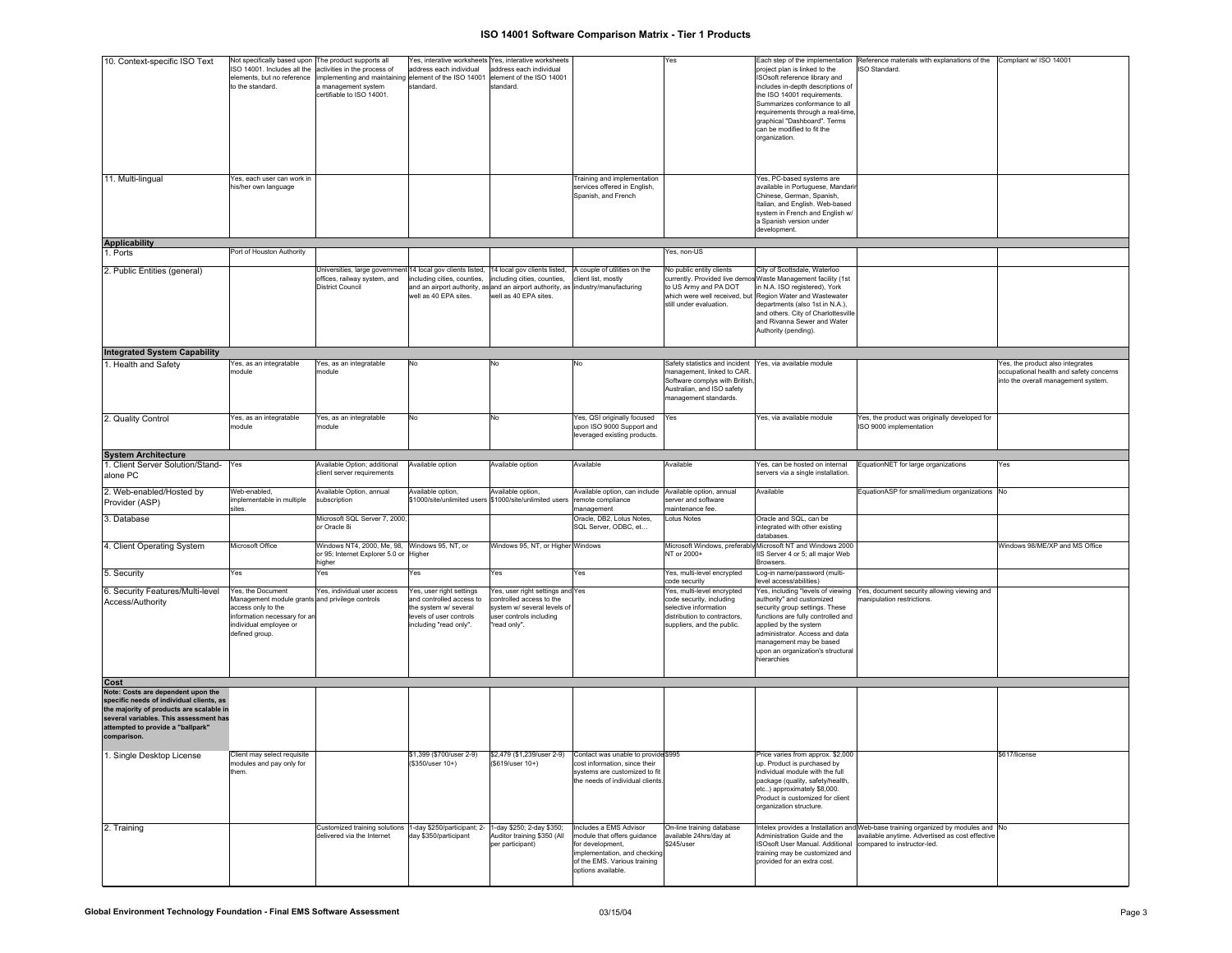| 3. Product Support            |                             | Yes, support and upgrades.                                           | 25%                                      |                                                                   | 25% Yes, via annual maintenance               |                                                                                                                   |                                                                                             | Yes, product support (email Annual support and maintenance Annual fee: includes quarterly upgrades, on- |                                         |
|-------------------------------|-----------------------------|----------------------------------------------------------------------|------------------------------------------|-------------------------------------------------------------------|-----------------------------------------------|-------------------------------------------------------------------------------------------------------------------|---------------------------------------------------------------------------------------------|---------------------------------------------------------------------------------------------------------|-----------------------------------------|
|                               |                             | Additional price?                                                    |                                          |                                                                   | contract. Telephone support                   |                                                                                                                   | and phone) and upgrades are contract, utilizing mutually agreed line help, customer support |                                                                                                         |                                         |
|                               |                             |                                                                      |                                          |                                                                   | M-F. access to technical                      | included in the annual support upon issue severity levels.                                                        |                                                                                             |                                                                                                         |                                         |
|                               |                             |                                                                      |                                          |                                                                   | website 24 hours per day.                     |                                                                                                                   |                                                                                             |                                                                                                         |                                         |
|                               |                             |                                                                      |                                          |                                                                   |                                               |                                                                                                                   |                                                                                             |                                                                                                         |                                         |
| <b>Additional Information</b> |                             |                                                                      |                                          |                                                                   |                                               |                                                                                                                   |                                                                                             |                                                                                                         |                                         |
| 1. Website Address            | ttp://amadeus-              | http://www.entropy-                                                  |                                          |                                                                   |                                               | http://greenware.ca/softwa.http://greenware.ca/softwar.http://www.gualitysys.com/wellhttp://www.isoft14000.com/di | shttp://www.intelex.com/isosoft140/http://www.prismesolutions.com                           |                                                                                                         | http://incubator.research.sc.edu/       |
|                               |                             | csi.com/solutions/eQRPEnvi international.com/home/produ_re/iso2.html |                                          | e/iso2.html                                                       | site/website.nsf/0/8c66deb4cplay.asp?pageID=2 |                                                                                                                   | 01index.htm                                                                                 |                                                                                                         |                                         |
|                               | ronment.asp                 | cts/environmental-                                                   |                                          |                                                                   | 9e6fe7d852568c10053ea0a?                      |                                                                                                                   |                                                                                             |                                                                                                         |                                         |
|                               |                             | management.asp                                                       |                                          |                                                                   | <b>OpenDocument</b>                           |                                                                                                                   |                                                                                             |                                                                                                         |                                         |
|                               |                             |                                                                      |                                          |                                                                   |                                               |                                                                                                                   |                                                                                             |                                                                                                         |                                         |
| 2. Available Demo             | Yes, via Internet/phone     | Yes                                                                  | Yes, self-quided                         | Yes, self-quided                                                  | Available, including a free                   | Yes, online w/ conference call Yes, via web conference.                                                           |                                                                                             | Yes                                                                                                     |                                         |
|                               | combo. Regularly scheduled  |                                                                      |                                          |                                                                   | analysis of an organization's                 |                                                                                                                   |                                                                                             |                                                                                                         |                                         |
|                               | public demos every tue/thur |                                                                      |                                          |                                                                   | software needs.                               |                                                                                                                   |                                                                                             |                                                                                                         |                                         |
|                               |                             |                                                                      |                                          |                                                                   |                                               |                                                                                                                   |                                                                                             |                                                                                                         |                                         |
| 3. Location of Headquarters   | Europe and Canada           | <b>UK</b>                                                            |                                          | Berkeley, CA and Toronto, Berkeley, CA and Toronto, Lexington, MA |                                               | Australian product, Trinity                                                                                       | Toronto, Ontario                                                                            | Blue Bell, PA                                                                                           | Columbia, SC                            |
|                               |                             |                                                                      | Ontario                                  | Ontario                                                           |                                               | Consultants is a North                                                                                            |                                                                                             |                                                                                                         |                                         |
|                               |                             |                                                                      |                                          |                                                                   |                                               | American (Dallas, TX) reseller                                                                                    |                                                                                             |                                                                                                         |                                         |
|                               |                             |                                                                      |                                          |                                                                   |                                               |                                                                                                                   |                                                                                             |                                                                                                         |                                         |
| <b>Special Notes</b>          |                             |                                                                      |                                          |                                                                   |                                               |                                                                                                                   |                                                                                             |                                                                                                         |                                         |
|                               |                             | Based upon Plan-Do-Check-                                            | Utilized by a Muni II                    | Utilized by a Muni II                                             |                                               | The product has been used                                                                                         | Utilized by a Muni I Participant                                                            | Jeff DuTeau, GETF's EMS Program Director,                                                               | Created through the University of South |
|                               |                             | Act model with a very similar                                        | participant (Tri-Met) and                | participant (Tri-Met) and                                         |                                               | by single site operations to                                                                                      | (Scottsdale), very                                                                          | assisted in the development of this product.                                                            | Carolina Columbia Technology Incubator  |
|                               |                             | breakdown of activities as                                           | recently purchased by                    | recently purchased by Muni                                        |                                               | large corporations; however                                                                                       | a good/responsive product support.                                                          |                                                                                                         | (USCTI) business incubator program.     |
|                               |                             | GETF's model.                                                        |                                          | Muni III participants (Kent  III participants (Kent County        |                                               | desktop product called                                                                                            | Easy to navigate, Manager's                                                                 |                                                                                                         |                                         |
|                               |                             |                                                                      | County and Metro Waste) and Metro Waste) |                                                                   |                                               |                                                                                                                   | ISOmate is also available with Dashboard very useful for EMR.                               |                                                                                                         |                                         |
|                               |                             |                                                                      |                                          |                                                                   |                                               | essentially the same                                                                                              |                                                                                             |                                                                                                         |                                         |
|                               |                             |                                                                      |                                          |                                                                   |                                               | functionality.                                                                                                    |                                                                                             |                                                                                                         |                                         |
|                               |                             |                                                                      |                                          |                                                                   |                                               |                                                                                                                   |                                                                                             |                                                                                                         |                                         |
|                               |                             |                                                                      |                                          |                                                                   |                                               |                                                                                                                   |                                                                                             |                                                                                                         |                                         |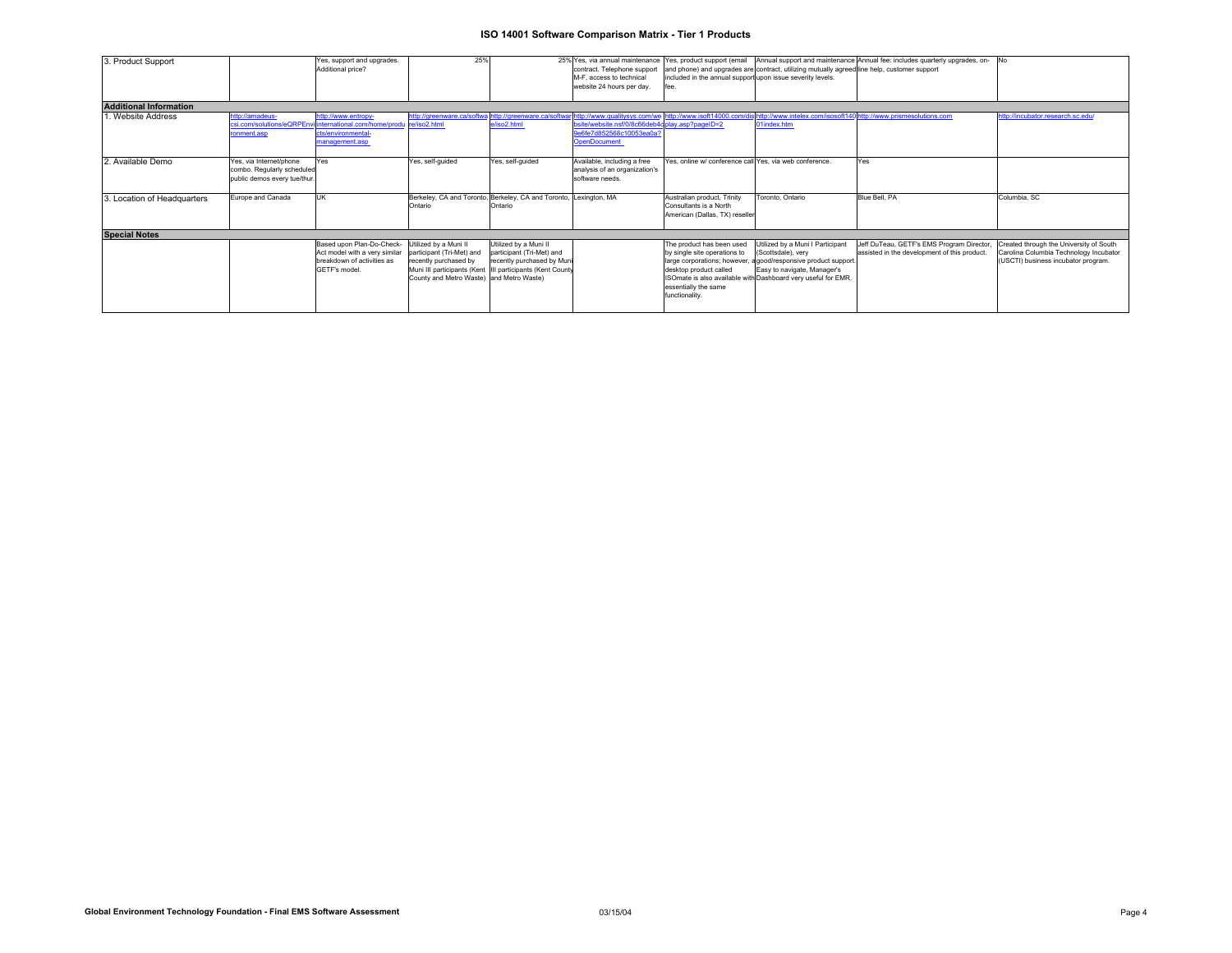| <b>Evaluation Criteria</b>                                                | <b>Dakota Auditor EMS</b>                                                                                                                                          | <b>EMAServer Module ISO</b>                                                                                                                               | Gage EMSTutor - ISO 14001                                                                                                                                                           | IsoTop GP ISO 14001                                                                                                                                         | ISYS International ISO 14001                                                                                                                                                                                                                                                                                       | Oxegen Oxegen EMS                                                                                                                                                                                                                 | <b>Solution Foundry EMSolution</b>                                                                                                |
|---------------------------------------------------------------------------|--------------------------------------------------------------------------------------------------------------------------------------------------------------------|-----------------------------------------------------------------------------------------------------------------------------------------------------------|-------------------------------------------------------------------------------------------------------------------------------------------------------------------------------------|-------------------------------------------------------------------------------------------------------------------------------------------------------------|--------------------------------------------------------------------------------------------------------------------------------------------------------------------------------------------------------------------------------------------------------------------------------------------------------------------|-----------------------------------------------------------------------------------------------------------------------------------------------------------------------------------------------------------------------------------|-----------------------------------------------------------------------------------------------------------------------------------|
|                                                                           |                                                                                                                                                                    | 14001 WES                                                                                                                                                 | <b>Expert System</b>                                                                                                                                                                | <b>TimeSaver Software</b>                                                                                                                                   | <b>Expert-Ease</b>                                                                                                                                                                                                                                                                                                 |                                                                                                                                                                                                                                   | Web                                                                                                                               |
| <b>Software Functionality</b><br>Document Control                         | Through a phone interview and                                                                                                                                      | Through research and                                                                                                                                      |                                                                                                                                                                                     |                                                                                                                                                             |                                                                                                                                                                                                                                                                                                                    |                                                                                                                                                                                                                                   |                                                                                                                                   |
| a. Documentation Templates                                                | correspondence it was determined that<br>Dakota Auditor EMS is an environmenta<br>compliance auditing tool and does not<br>offer users guidance in implementing an | correspondence it was determined<br>that although the product is similar in<br>nature, there is not enough of a North<br>American component (English, ISO | res, a full set of documents, 17 system<br>procedures and 66 support documents,<br>ncluded (procedures, training packages,<br>orms, aspects spreadsheet, etc.                       | client w/ checklists to assist in customizing records. Record forms with example data.<br>documentation                                                     | Yes, all documents are fully written for the Yes, pre-written manual, procedures, and                                                                                                                                                                                                                              | Yes, pre-populated and created through<br>user input                                                                                                                                                                              | Yes                                                                                                                               |
| b. Document<br>Creation/Integration                                       | EMS. Therefore the software package<br>was dropped from further consideration                                                                                      | 4001 specificity, support) to make it<br>viable option for Ports and other                                                                                |                                                                                                                                                                                     |                                                                                                                                                             |                                                                                                                                                                                                                                                                                                                    | Yes, pre-populated and created through Yes<br>user input                                                                                                                                                                          |                                                                                                                                   |
| c. Document Review                                                        |                                                                                                                                                                    | public entities. Therefore the software<br>was dropped from further                                                                                       | No                                                                                                                                                                                  |                                                                                                                                                             | No, the product includes ISO 14001 compliant Yes                                                                                                                                                                                                                                                                   |                                                                                                                                                                                                                                   |                                                                                                                                   |
| Process                                                                   |                                                                                                                                                                    | consideration.                                                                                                                                            |                                                                                                                                                                                     |                                                                                                                                                             | document control and records procedures, but<br>no revision/review function.                                                                                                                                                                                                                                       |                                                                                                                                                                                                                                   |                                                                                                                                   |
| d. Document Archive                                                       |                                                                                                                                                                    |                                                                                                                                                           |                                                                                                                                                                                     |                                                                                                                                                             |                                                                                                                                                                                                                                                                                                                    | Yes                                                                                                                                                                                                                               |                                                                                                                                   |
| e. Document Library (linked)                                              |                                                                                                                                                                    |                                                                                                                                                           | Yes, documents connected by an index with<br>yperlinks (organized by standard clause)                                                                                               | Yes, all documents are hyperlinked to the<br>Implementation Guide                                                                                           | Yes, the "integrator" version has an external<br>inks button for files, websites, etc.                                                                                                                                                                                                                             | Yes, everything is linked by activity<br>ategory and brokendown by task/action                                                                                                                                                    | Yes                                                                                                                               |
| . Data Compilation and Report<br>Preparation                              |                                                                                                                                                                    |                                                                                                                                                           | res                                                                                                                                                                                 | Audit record templates, exportable to MS<br>Word                                                                                                            | The automatic gap analyzer graphically<br>illustrates % performance against ISO<br>requirements and generates an 8-page<br>assessment report. Guide monitors your<br>implementation across 3 phases and 24<br>implementation steps.                                                                                | Yes, reports can be easily created for<br>quarterly status checks, management<br>reviews, and audits. Reports are<br>exportable to basically any application<br>(i.e., excel)                                                     |                                                                                                                                   |
| . Calendar Management                                                     |                                                                                                                                                                    |                                                                                                                                                           | No                                                                                                                                                                                  |                                                                                                                                                             |                                                                                                                                                                                                                                                                                                                    |                                                                                                                                                                                                                                   | Implementation plan tool                                                                                                          |
| 4. Milestone/Task Management<br>and Tracking                              |                                                                                                                                                                    |                                                                                                                                                           | Yes, schedules to assign resources and<br>nonitor progress (spreadsheets). Does NOT<br>nclude an email notification function.                                                       | No, a project management module is being<br>planned                                                                                                         |                                                                                                                                                                                                                                                                                                                    | Yes, everything is controlled by activity<br>category, including tasks/actions,<br>responsibilities, due dates, progress<br>completion, etc.                                                                                      |                                                                                                                                   |
| 5. Regulatory Compliance<br>Management (non-conformance<br>notification)  |                                                                                                                                                                    |                                                                                                                                                           | Yes, can be supplied for different jurisdictions,<br>not widespread use of the product in the US<br>thus limited compliance assistance.                                             | templates are provided for the client to<br>input regulatory data                                                                                           | No, procedures, checklists, and recording No, as an international product the company has Customer must populate a series of<br>decided it is not practical to include legislation.<br>The quide, legislation procedure, and register<br>explain how to identify and record applicable<br>laws and other controls. | screens which creates links to the<br>applicable legislation (Oxegen and<br>partners will maintain all legislative and<br>regulatory information if the complete<br>package is purchased)                                         | Yes                                                                                                                               |
| 6. Gap Analysis Tool                                                      |                                                                                                                                                                    |                                                                                                                                                           | Yes, one of 35 implementation steps (steps<br>can be accessed in any order)                                                                                                         |                                                                                                                                                             | Automatic gap analysis tool and initial env.<br>review checklist (199 questions)                                                                                                                                                                                                                                   |                                                                                                                                                                                                                                   | Yes                                                                                                                               |
| 7. Aspect/Impact Analysis Tool                                            |                                                                                                                                                                    |                                                                                                                                                           | res, via an aspect worksheet.                                                                                                                                                       |                                                                                                                                                             | Yes                                                                                                                                                                                                                                                                                                                | Yes, via individual or group activity<br>category                                                                                                                                                                                 |                                                                                                                                   |
| 8. Audit Tools                                                            |                                                                                                                                                                    |                                                                                                                                                           | Yes, including registration                                                                                                                                                         | es, 80 sample auditor questions                                                                                                                             |                                                                                                                                                                                                                                                                                                                    | Yes, including checklists, questionaires,<br>status, and reports                                                                                                                                                                  | Awareness training presentation                                                                                                   |
| 9. Training Management                                                    |                                                                                                                                                                    |                                                                                                                                                           | Yes, train-the-trainer approach w/ PowerPoint<br>slides. General and specific training steps.                                                                                       |                                                                                                                                                             |                                                                                                                                                                                                                                                                                                                    | Yes, a training link to training material, and Each license includes a copy of the ISO<br>handouts that cover all EMS<br>requirements                                                                                             | 14001 standard                                                                                                                    |
| 10. Context-specific ISO Text                                             |                                                                                                                                                                    |                                                                                                                                                           | Yes, explanations on how each subclause of<br>the standard is to be implemented                                                                                                     | Yes, each in simple language                                                                                                                                | Gap Analyzer and Implementation Schedule<br>based all 13 sections of the Standard.                                                                                                                                                                                                                                 | Yes, the system is based on meeting ISO<br>compliance, but is customized to avoid<br>confusion. Therefore, a customer can<br>request consistency w/ ISO language or<br>have a watered down equivalent.                            |                                                                                                                                   |
| 11. Multi-lingual                                                         |                                                                                                                                                                    | Dutch, English, French                                                                                                                                    | Possible (English, French, Spanish)                                                                                                                                                 |                                                                                                                                                             | Currently the product is only offered in English.<br>The company is considering other languages,<br>especially Spanish                                                                                                                                                                                             |                                                                                                                                                                                                                                   |                                                                                                                                   |
| <b>Applicability</b>                                                      |                                                                                                                                                                    |                                                                                                                                                           |                                                                                                                                                                                     |                                                                                                                                                             |                                                                                                                                                                                                                                                                                                                    |                                                                                                                                                                                                                                   |                                                                                                                                   |
| . Ports<br>2. Public Entities (general)                                   |                                                                                                                                                                    | Advertises for public sector, including<br>vastewater utilities                                                                                           | Clients include airports, transportation<br>roviders, and public utilities ranging in size<br>rom 75 employees to over 10,000, as well as<br>Federal (Canadian) government clients. | City of Olathe Kansas, DOE, Michigan<br>Univ., Town of Flower Mound Texas, US<br>Coast Guard Integrated Support<br>Command, and 7 municipalities in the UK. | 'es, municipalities, hospitals, and universities in Yes, Oxegen has developed a small<br>JSA, UK, and Australia. Client information is<br>vailable on the website                                                                                                                                                  | municipality version of their software<br>through a Canadian Municipality EMS<br>project funded by the Green Municipal<br>Fund. Also working with Hog Farm<br>Operations. Currently utlized at 22 US<br>Army bases across Europe. |                                                                                                                                   |
| <b>Integrated System Capability</b>                                       |                                                                                                                                                                    |                                                                                                                                                           |                                                                                                                                                                                     |                                                                                                                                                             |                                                                                                                                                                                                                                                                                                                    |                                                                                                                                                                                                                                   |                                                                                                                                   |
| . Health and Safety                                                       |                                                                                                                                                                    |                                                                                                                                                           |                                                                                                                                                                                     | Yes                                                                                                                                                         | Yes                                                                                                                                                                                                                                                                                                                | Yes. Oxegen H&S product                                                                                                                                                                                                           | Yes                                                                                                                               |
| . Quality Control                                                         |                                                                                                                                                                    |                                                                                                                                                           | res                                                                                                                                                                                 |                                                                                                                                                             | Yes, QMS Converter features integrates the ISO<br>14001 with an existing QMS                                                                                                                                                                                                                                       |                                                                                                                                                                                                                                   | Yes                                                                                                                               |
| <b>System Architecture</b>                                                |                                                                                                                                                                    |                                                                                                                                                           |                                                                                                                                                                                     |                                                                                                                                                             |                                                                                                                                                                                                                                                                                                                    |                                                                                                                                                                                                                                   |                                                                                                                                   |
| . Client Server Solution/Stand-<br>alone PC                               |                                                                                                                                                                    | Yes                                                                                                                                                       | 'es, installed on computers                                                                                                                                                         | Available                                                                                                                                                   | Available                                                                                                                                                                                                                                                                                                          | No, systems are managed by Oxegen, Inc Available                                                                                                                                                                                  |                                                                                                                                   |
| . Web-enabled/Hosted by<br>Provider (ASP)                                 |                                                                                                                                                                    | No                                                                                                                                                        | No                                                                                                                                                                                  | Unknown                                                                                                                                                     | Available                                                                                                                                                                                                                                                                                                          | Yes                                                                                                                                                                                                                               | Available                                                                                                                         |
| Database<br>. Client Operating System<br>5. Security Features/Multi-level |                                                                                                                                                                    | Windows 95/98/ME/NT/2000/XP                                                                                                                               | MS Office and Windows                                                                                                                                                               |                                                                                                                                                             | Compatible with all Windows using Adobe<br>Acrobat 5.0 w/ "export to MS Word"                                                                                                                                                                                                                                      | Yes, controlled via User IDs                                                                                                                                                                                                      | MS Windows 2000 or NT. MS Internet<br>Information Services 4.0 or higher (Web<br>browser software required for Intranet<br>users) |
| Access/Authority                                                          |                                                                                                                                                                    |                                                                                                                                                           |                                                                                                                                                                                     |                                                                                                                                                             |                                                                                                                                                                                                                                                                                                                    |                                                                                                                                                                                                                                   |                                                                                                                                   |